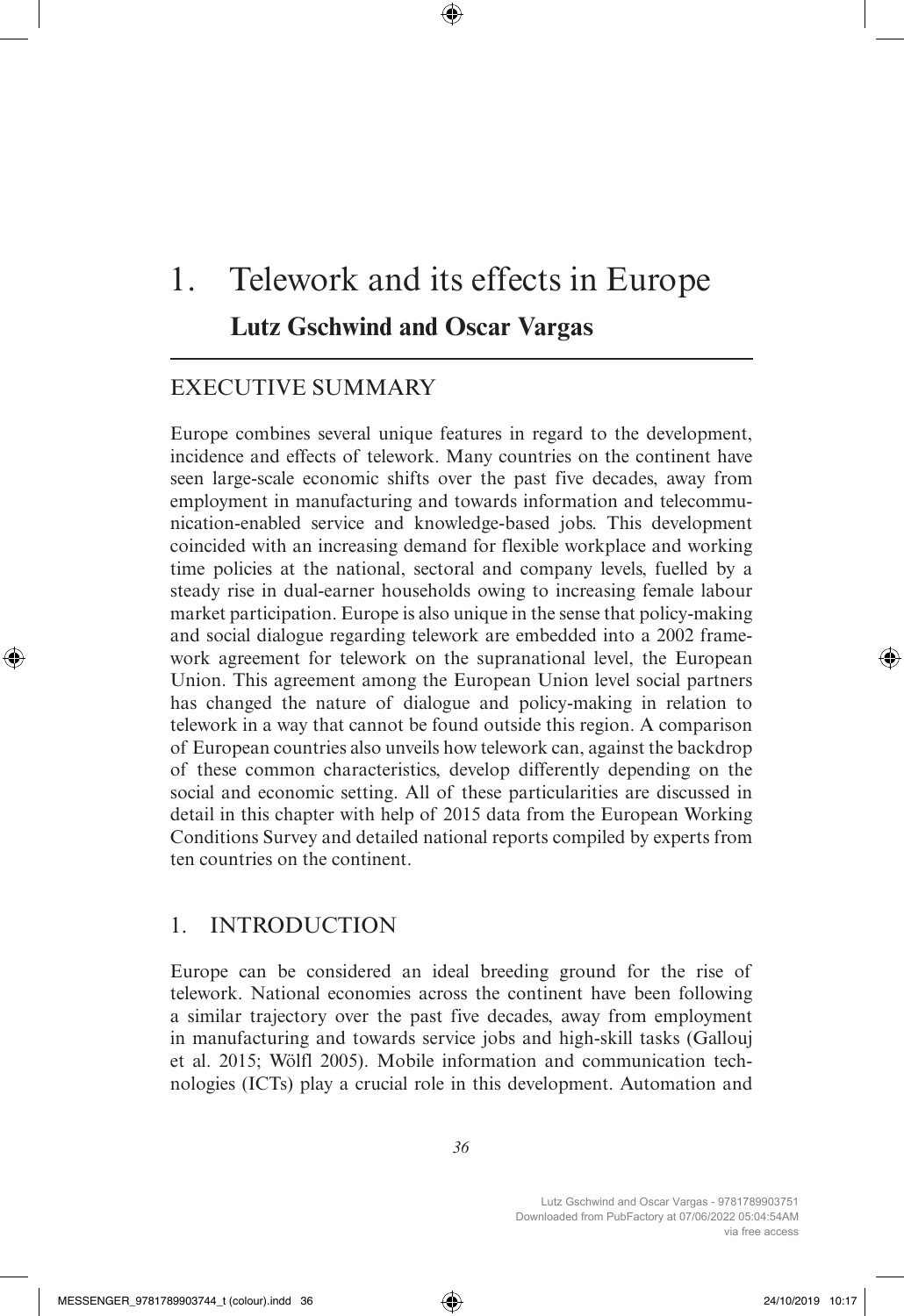digitalisation are drastically reducing the necessity of human labour in the stationary production of goods as well as, to an increasing extent, in services such as transportation, sales and accounting (Autor 2015; Brynjolfsson and McAfee 2014). A growing number of tasks in Europe's new, knowledge-based economy are enabled by Internet connections and can be performed anywhere at any time with the help of mobile ICTs. Increasingly fewer jobs remain entirely dependent on a single location (Gallouj et al. 2015; Holtgrewe 2014; Popma 2013). This rise in mobility and use of ICTs for work is coupled with an increasing demand for flexible working time and workplace arrangements. In addition, rapid increases in female labour-market participation have increased the number of dualearner households. This transformation has created an increasing demand for the ability to arrange paid work and private life flexibly for all working household members across space and time (Annesley 2007).

All these conditions speak in favour of a large-scale expansion of telework across the European continent. Nevertheless, progress has been slow. Estimates by Eurofound for the early years of the 21st century show that the share of home-based telework had increased from 5 per cent to 7 per cent between 2000 and 2005 (Welz and Wolf 2010). These increases appear rather modest. However, they do not give the full picture. Reported estimates exclude mobile and occasional telework. The work pattern has experienced an expansion owing to the technological developments of the last 15 years. Moreover, they do not reflect to what extent and how work with mobile ICTs developed differently across countries. This chapter complements such earlier findings with help of two new sources of information: (1) an expert survey that was conducted in ten European countries in order to gather statistics, policy reports and study results on the national level, and (2) the sixth wave of the European Working Conditions Survey (EWCS). Data for both sources were gathered in 2015. Detailed findings of this analysis were discussed in the joint European Foundation for Improvement of Living and Working Conditions (Eurofound) and International Labour Organization (ILO) report (Messenger 2017). This chapter presents a summarised version together with updated results of the study.

## 2. MAIN DATA SOURCES AND OPERATIONALISATION OF TELEWORK

Reported figures and examples for the incidences and effects of telework in Europe are derived from a combination of data sources. The primary source is an expert survey that was designed and distributed for a joint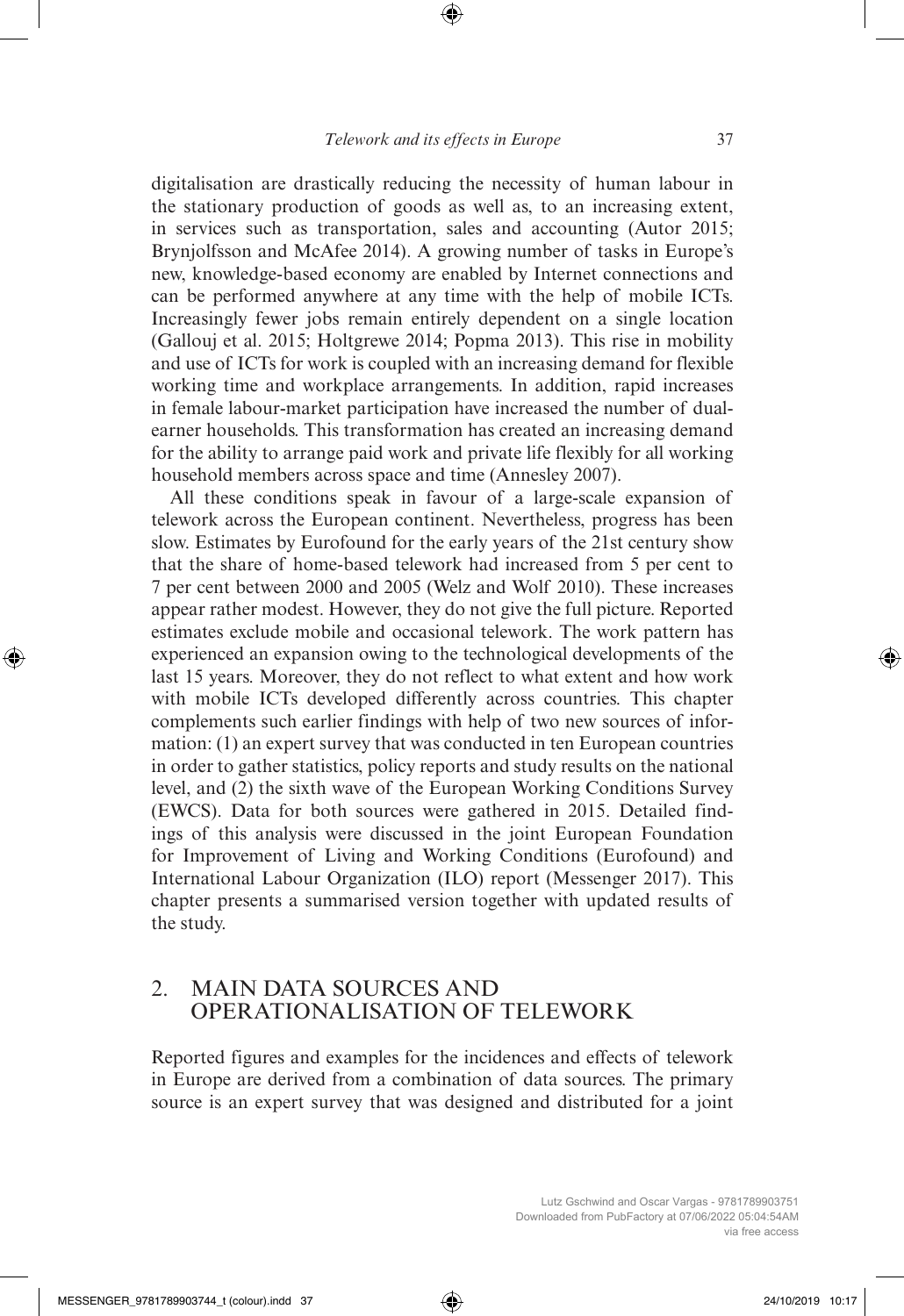project of Eurofound and the ILO in 2015. It captures the use of telework across ten European countries: Belgium, Finland, France, Germany, Hungary, Italy, the Netherlands, Spain, Sweden and the UK. Each of the national experts was given a guideline for the collection of research reports, policy evaluations and company examples for the study of telework in their respective countries. The predominant sources of information for the incidence and intensity of telework were large-n surveys. Telework is of growing interest for public authorities and policy-makers across all country cases. Standardised questions for this topic are therefore included in some national labour force or working conditions surveys. However, they are rarely the main focus, which means that telework tends to be addressed by only one or two items. Statistics on the incidence of telework thus vary greatly in relation to the organisation of work (home-based or mobile), the intensity of telework (once a week or once a month) and the reference population of the survey (employees or all workers). Results of the national reports were therefore complemented with data from the sixth wave of the EWCS.

Data for the EWCS is generated with the help of face-to-face surveys and standardised questionnaires. The sixth wave was conducted in 2015 with about 44 000 workers in 35 European countries. Telework is not directly addressed in the survey. However, respondents were asked about both their work location and the use of ICTs for work. This information was combined to identify four types of workers: (1) regular home-based teleworkers who use ICTs at least several times a month to work from home, (2) regular mobile teleworkers who work with help of ICTs several times a week or more at locations other than their home or employer's premises, (3) occasional teleworkers who work primarily at their employer's premises but occasionally (less than several times a month) work from home or at other locations, and (4) non-teleworkers who remain at their employers premises at all time. This categorisation is unique in the context of this volume, as it allows for great detail and an operationalisation of telework that is more in tune with the latest developments of ICT-enabled work (see the Introductory chapter of this volume; see also Messenger and Gschwind 2016). It is used as a framework both for the discussion of national reports and for the presentation of data from the EWCS.

## 3. DRIVERS OF AND BARRIERS TO TELEWORK

The parallel trends of workplace digitalisation and increased demand for work–life balance can be considered common drivers of telework across the European continent. However, their forces do not unfold evenly over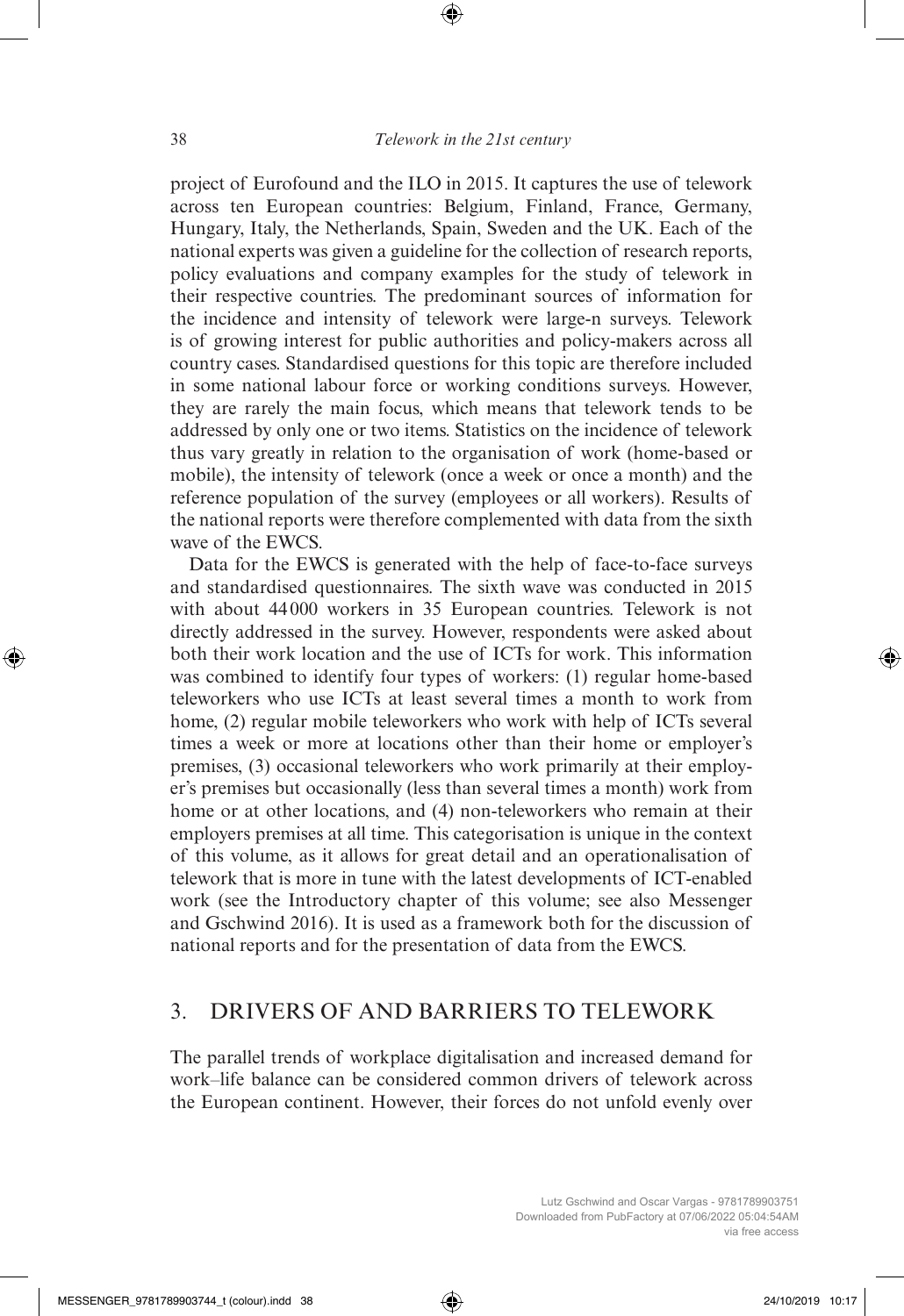all countries and sectors. Comparative studies on regulatory barriers to working time and workplace flexibility highlight a strong split across Europe. The Nordic countries, Sweden and Denmark in particular, are found to combine generous social security for parents and the elderly with a regulatory framework and working culture that allows for flexible coordination between paid work and private life. Southern and Eastern European countries, such as Greece, Italy, Portugal, Spain and the Czech Republic, Hungary, Poland and Slovakia are characterised by a lower level of formal flexibility and an emphasis on presenteeism. Central European countries, most prominently Germany, fall in between those two poles (Chung et al. 2007; Goudswaard et al. 2013; Muffels and Luijkx 2008; Wilthagen and Tros 2004). The development of telework is intertwined with these contextual factors. Work away from the employer's premises is facilitated in a regulatory framework and working culture that enables both working time and workplace flexibility (Bailey and Kurland 2002; Baruch 2000; Taskin and Edwards 2007). Time-related and cross-country variation in the contextual determinants of telework are discussed below in light of these considerations.

The trend towards an increasing demand for work–life balance policies is clearly reflected in results of a survey among 1556 German companies for the year 2012. About 81 per cent of employers consider family friendliness to be 'important' or 'quite important' for their company. Only 47 per cent responded this way when the same study was first conducted in 2003. Information and communication technology-enabled mobile and home-based work is identified as an adequate response to this trend by both employers and employees. The share of companies with policies for home-based telework increased from 8 per cent in 2003 to 21 per cent in 2012 (BMFSFJ 2013). Results of a survey among German workers in 2012 show that home-based telework is undertaken by 62 per cent of respondents in order to balance paid work and private life. In comparison, only 27 per cent state that they choose to work at home because it improves their job satisfaction (Pfisterer et al. 2013).

A comparison with other national reports shows that the trend towards telework adoption has unfolded unevenly across the European continent. Evidence from a company survey in Sweden indicates an even larger increase than in Germany. The share of companies with employees who work away from the employer's premises for at least half a day per week increased from 36 per cent in 2003 to 51 per cent in 2014 (Statistics Sweden 2014a). Results of a study among 300 companies in Spain, in contrast, indicate a much slower rise of telework. About 7 per cent of surveyed companies reported in 2003 that they adopted formal policies to enable work away from the employer's premises. Ten years later the share had only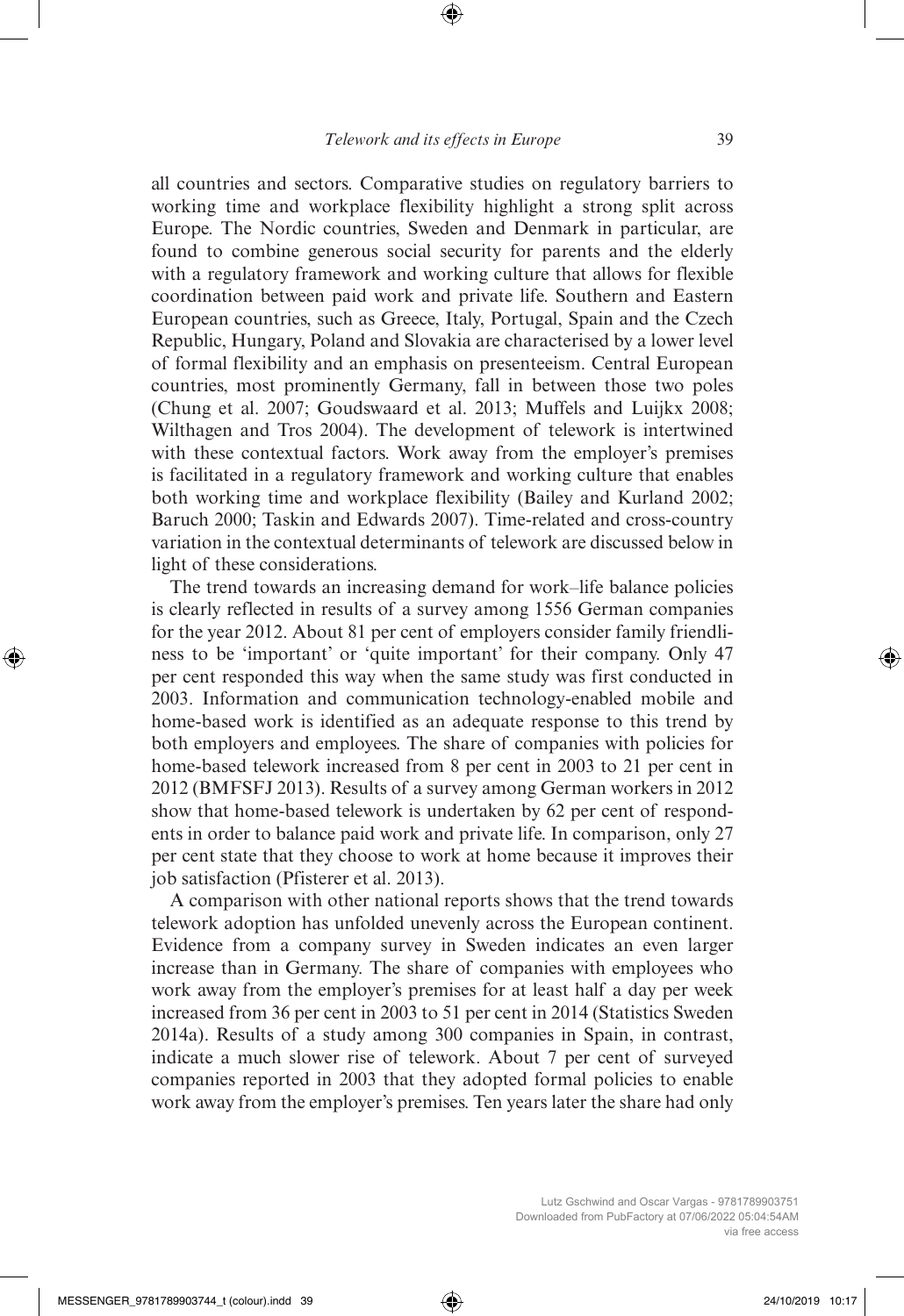increased to 13 per cent (IDC 2013). The authors of the national report for Spain explain the modest adoption of telework with a relatively strong emphasis on presenteeism in the Spanish working culture, a slow development of the required ICT infrastructure and a general lack of public policies for working time and workplace flexibility. These explanations are in line with comparative research on social security and workplace flexibility in Europe (Chung et al. 2007; Goudswaard et al. 2013; Muffels and Luijkx 2008; Wilthagen and Tros 2004).

The comparison across countries lends support to the hypothesis that the driving forces of telework are bound to contextual factors such as employment regulation, working culture and ICT infrastructure. This dependence is also emphasised by cross-sectoral comparisons within the country cases. Results from a study of equality plans and collective agreements in 56 large Spanish companies shows that it is more difficult to introduce telework as a mode of work in direct manufacturing processes (for example, for workers in a workshop or production line). Typical office jobs such as accounting and management can be adapted more easily to working time flexibility and telework programmes (Otaegi 2015). Similar cross-sectoral variations are also reported for the case of France. Telework is found to be particularly prevalent in technology-intensive and in Anglo-Saxon multinational companies (MNCs). However, there is a high degree of heterogeneity among these companies as well (Greenworking 2012). This variation suggests that barriers to telework can also be found on the individual and company levels.

Technical problems and reluctance among managers are reported as the main individual- or company-level barriers for telework. A 2015 survey among 1027 teleworkers in Sweden asked respondents if they encountered any obstacles when working away from the office. The results showed that 63 per cent encounter difficulties to access the company's information technology (IT) system and 56 per cent stated that they find it problematic to participate in meetings with the help of ICTs. Word of such technical and organisational problems can make employers reluctant to adopt of telework in their own companies. A study among employers in Flanders, Belgium, shows that a majority of employers fears high costs for ICT infrastructure and loss of managerial control owing to the adoption of flexible working time and workplace arrangements. These fears are particularly pronounced in small and medium-sized companies and among managers who themselves have not had any experience with telework (Walrave and De Bie 2005).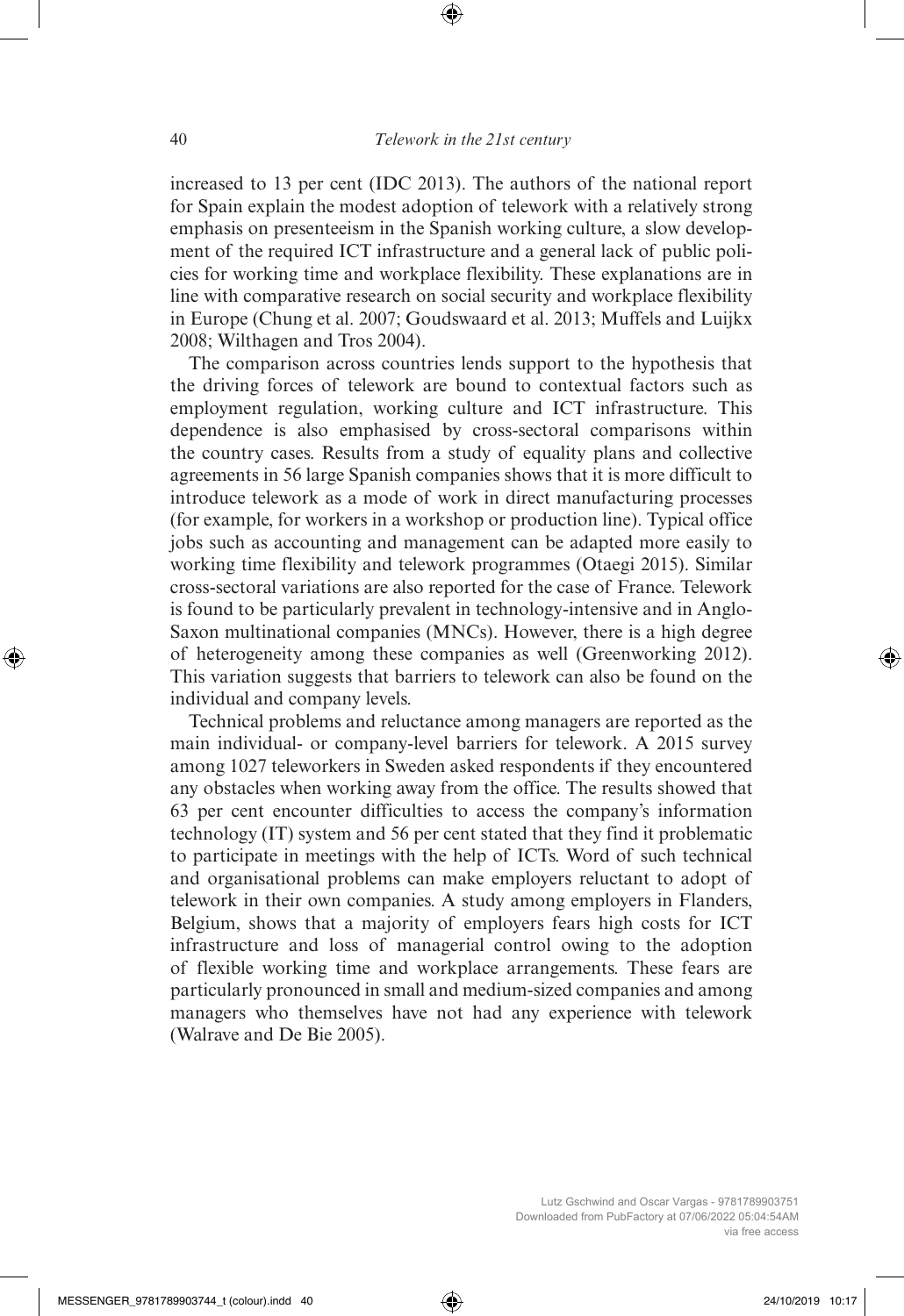# 4. THE INCIDENCE OF TELEWORK

The review of drivers of and barriers to working time and workplace flexibility in Europe indicates a considerable cross-country variation in relation to the current incidence and intensity of telework. At first glance, a comparison of reported figures in the national reports seems to lend support to this expectation. Table 1.1 shows that shares of teleworkers are particularly high in the Nordic countries. Every third employee in Finland and Sweden is working at least occasionally away from the employer's premises with the help of ICTs. Moderate levels of telework can be found in Central Europe. Workers in Southern and Eastern Europe work almost exclusively at their employer's premises. These figures seem to indicate a rough North/ South and East/West divide in the incidence of telework. However, it is highly problematic to draw general conclusions from the summary of these individual national reports alone. The number of countries per region varies greatly, together with the data sources, reference populations and operational definitions of telework. It is therefore important to complement these reported figures with additional data from EWCS.

Results of analyses with 2015 data of the EWCS are summarised in Figure 1.1. They indicate a similar general North/South and East/West divide as in the national reports. Shares of teleworkers are much higher in Denmark (37 per cent), Finland (24 per cent) and Sweden (33 per cent) than in Greece (9 per cent), Italy (7 per cent), Portugal (11 per cent) and Spain (13 per cent). Central and West European countries fall in between, ranging from 30 per cent in the Netherlands to 12 per cent in Germany. The same can be said for Eastern European countries. Shares of teleworkers vary between 24 per cent in Estonia and 10 per cent in the Czech Republic. Differences between the country reports, on the one hand, and estimates on the basis of the EWCS, on the other, can be explained with variations in the form and timing of the data collection processes as well as the different definitions of telework. This is particularly visible in relation to occasional telework. National labour force and working conditions surveys rarely include questions about work in between a worker's home and the employer's premises. Estimates for the incidence of telework in the national reports are therefore conservative and fall on average below those of the EWCS.

The national data collected from the ten EU member states also enables us to draw some conclusions about the characteristics of teleworkers. The breakdown by occupations shows that not all types of work can be performed away from the employer's premises and not all jobs are dependent on ICTs. Some occupations (for example, shop assistants or manufacturing) require the employee to work at a fixed workplace in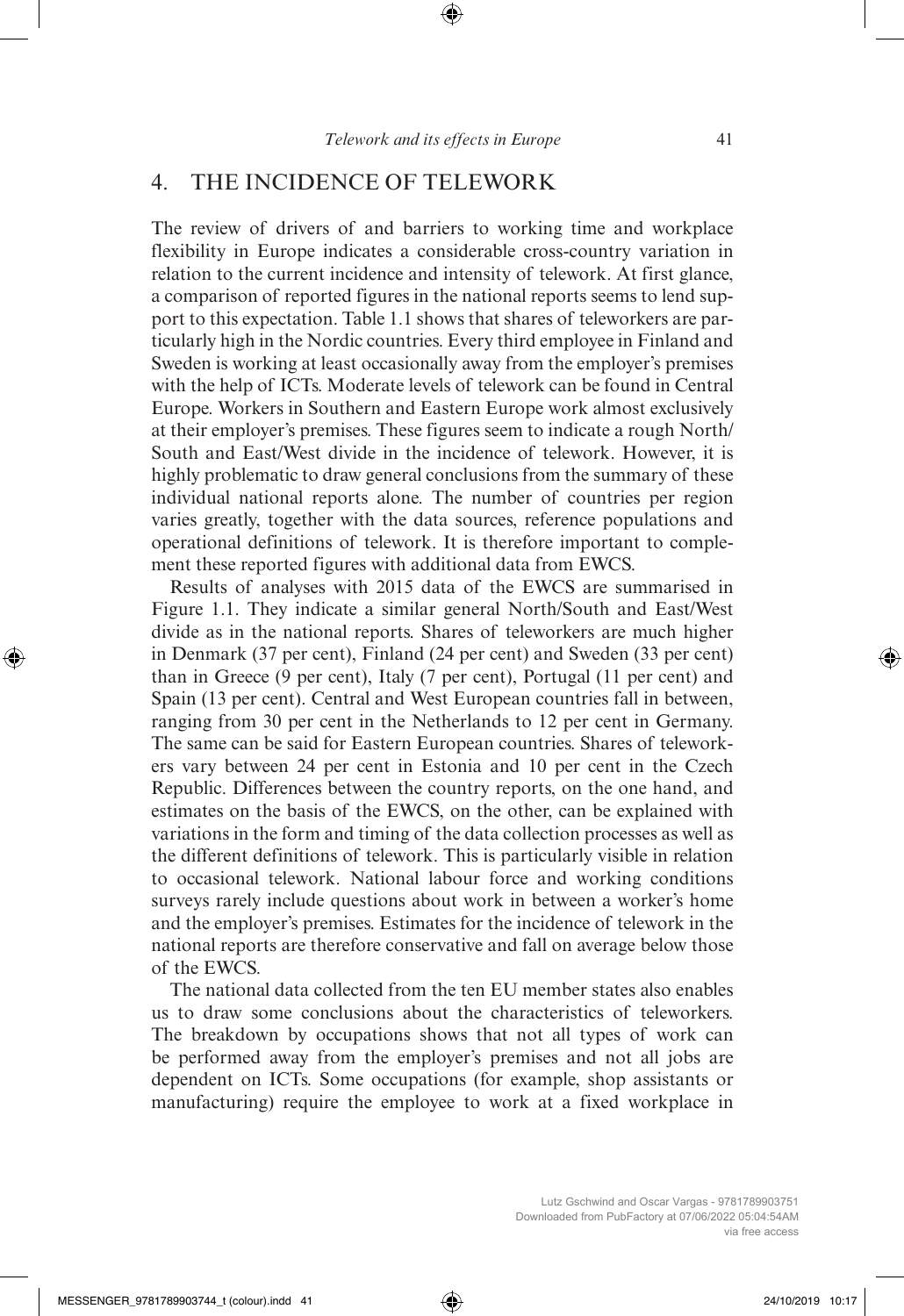| Country     | Percentage<br>share | Operational Intensity<br>definition |                                    | Reference<br>population                        | Year of data<br>collection |
|-------------|---------------------|-------------------------------------|------------------------------------|------------------------------------------------|----------------------------|
| Sweden      | 32                  | Home-<br>based                      | A few hours<br>per week or<br>more | Employees                                      | 2013                       |
| Finland     | 28                  | Home-<br>$based +$<br>mobile        | At least<br>occasionally           | Employees                                      | 2013                       |
| Belgium     | 20                  | Home-<br>based                      | At least<br>sometimes              | All workers                                    | 2011                       |
| Netherlands | 15                  | Home-<br>$based +$<br>mobile        | At least half<br>a day per<br>week | Employees                                      | 2014                       |
| UK          | 14                  | Home-<br>$based +$<br>mobile        | Main job                           | All workers                                    | 2014                       |
| France      | 12                  | Home-<br>$based +$<br>mobile        | At least<br>rarely                 | All workers                                    | 2003                       |
| Germany     | 12                  | Home-<br>based                      | At least<br>sometimes              | All workers                                    | 2011                       |
| Spain       | 11                  | Home-<br>$based +$<br>mobile        | Regular<br>place of<br>work        | All workers<br>(who<br>work with<br>computers) | 2011                       |
| Italy       | 5                   | Home-<br>$based +$<br>mobile        | Regular<br>place of<br>work        | All workers                                    | 2013                       |
| Hungary     | 1                   | Home-<br>based                      | Regularly                          | All workers                                    | 2014                       |

*Table 1.1 Incidence of telework on basis of national reports for ten European countries*

*Sources:* Sweden (Statistics Sweden 2014b), Finland (Lyly-Yrjänäinen 2015), Belgium (Eurostat 2015), Netherlands (Hooftman et al. 2015), UK (ONS 2015), France (DARES 2004), Germany (Brenke 2014), Spain (OECT 2015), Italy (Chiaro et al. 2015), Hungary (KSH 2015).

order to perform work-related tasks. Other occupations (such as bus drivers) constantly work away from the employer's premises, but do not use ICTs during work. Consequently, Brenke (2014) reports a low share of telework in Germany among shop assistants and in manufacturing occupations, as well as for construction workers. Similarly in Hungary and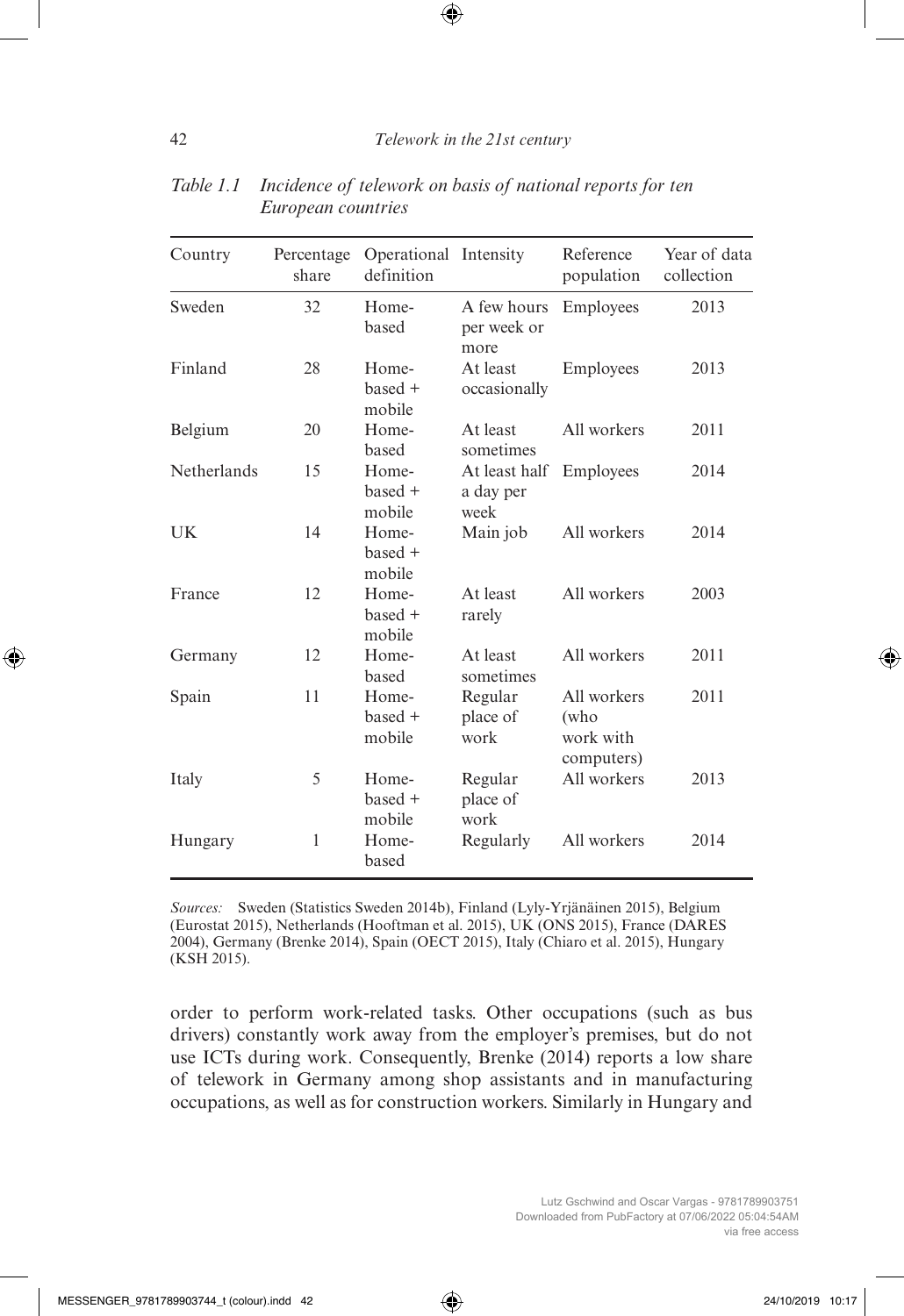



Lutz Gschwind and Oscar Vargas - 9781789903751 Downloaded from PubFactory at 07/06/2022 05:04:54AM via free access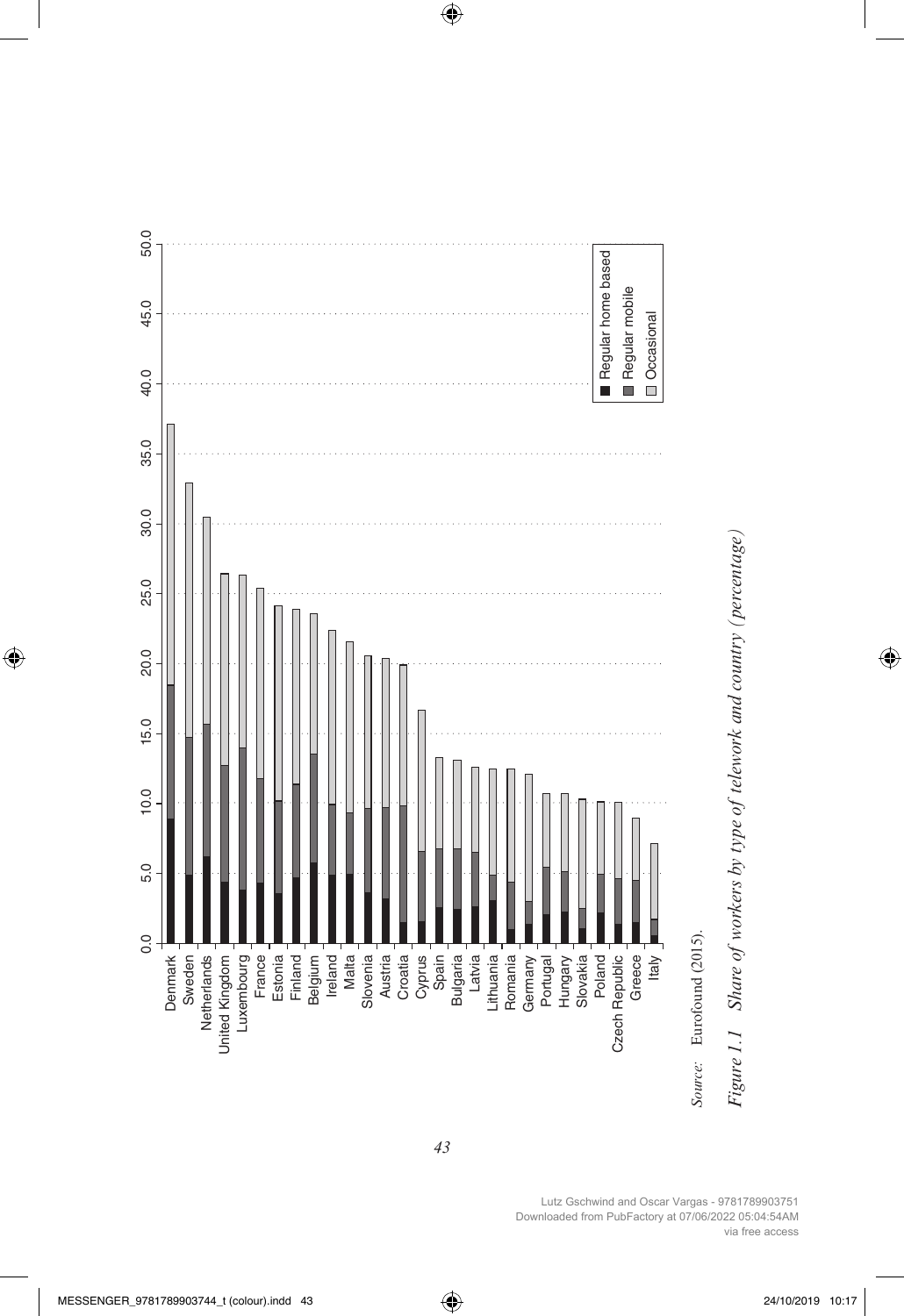the Netherlands, the lowest share of telework is to be found among plant and machine operators, as well as elementary occupations and craft and related trades' workers (Hooftman et al. 2015; KSH 2015).

By contrast, the highest share of teleworkers is normally among knowledge workers, that is, highly qualified employees, often in managerial posts (see Hungary, KSH 2015; Netherlands, Hooftman et al. 2015; Spain, INSHT 2011). In the UK, for example, those employees who mainly work from home and who depend on the use of ICTs are overrepresented in the more professional occupations: 43 per cent of them are managers or professionals (compared with 29 per cent among all employees). This suggests that availability of teleworking may be partly related to seniority (Ruiz and Walling 2005). The same tendency is also reflected in the data from the Netherlands: 41 per cent of managers and 24 per cent of professionals use ICTs for work away from their employer's premises, while only 15 per cent do so in the population as a whole. Similarly in Finland, several studies show that telework is more common among employees with higher occupational status (Lyly-Yrjänäinen 2015; Perkiö-Mäkelä and Hirvonen 2013; Sutela and Lehto 2014).

This pattern of telework or mobile telework distribution is also recognisable across economic sectors: telework is relatively scarce in sectors which require the employee to work at a fixed workplace in order to perform work-related tasks (for example, manufacturing), while sectors with high ICT dependence and more flexibility for working location show a larger incidence. Data for the Netherlands, for instance, shows that telework is most prevalent in information and communication (42 per cent), financial and insurance activities (36 per cent) as well as professional, scientific and technical activities (28 per cent) (Hooftman et al. 2015).<sup>1</sup> In Hungary, the proportion of teleworkers is higher in services, among non-profit and non-governmental organisations, but below the average in the public sector (KSH 2015). In Spain, mobile telework seems to be more prevalent in the service sector than in agriculture, construction or industry (INSHT 2011). In Sweden, it has been found that telework is strongly associated with high-status occupations in the advanced service sector (Vilhelmson and Thulin 2016).

Available results based on national data vary substantially across countries in relation to demographic characteristics. The distribution of teleworkers between men and women, for example, is almost equal in Germany (Pfisterer et al. 2013) and Hungary (KSH 2015). By contrast, men are more likely to be teleworkers in Finland (Perkiö-Mäkelä and Hirvonen 2013), the UK (Ruiz and Walling 2005), France (Greenworking 2012), Sweden (Statistics Sweden 2014b) and the Netherlands (Hooftman et al. 2015). The difference ranges from slight – four percentage points in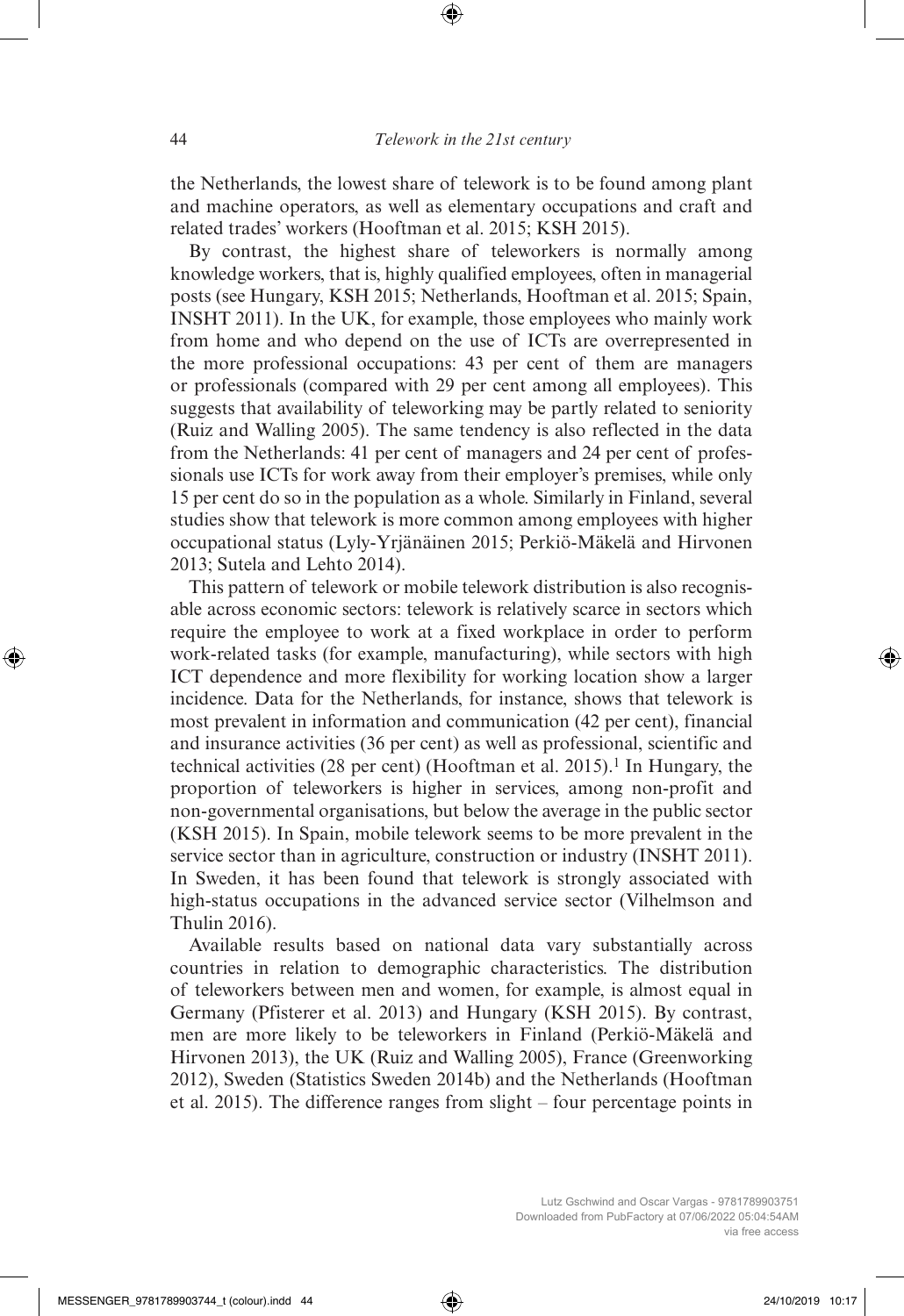Finland and six percentage points in the Netherlands – to considerable – in France, 63 per cent of employees working away from the employer's premises and using ICTs are men, while in the UK, the male–female breakdown of teleworkers is 70 per cent–30 per cent. The results of these national sources also differ in relation to the frequency of telework usage between men and women.

Results from the EWCS (Eurofound 2015) are presented in Figures 1.2 and 1.3. They lend support to the hypothesis that teleworkers are mainly found in higher-level professions (managers, professionals and technicians). However, this type of work is not exclusively reserved for one group of occupations. Clerical support workers regularly use ICTs for work away from the employer's premises as well. The EWCS also shows more consistent cross-country results across sectors: telework is more prominent in the services sector, especially in finance and other services, followed by public administration and defence and education. In relation to the type of telework arrangement, regular home-based telework is typical of higher-level professions, and especially in the education sector is related to teachers working from home.

Results for the distribution across demographic characteristics help explain some of the conflicting results of the national reports. The percentage of women is higher in home-based telework (57 per cent) than in mobile telework (34 per cent), while men are overrepresented in the latter. These results are consistent with the national reports when a distinction of these typologies is available in labour force and working conditions surveys. Therefore, it can be concluded that in Europe, in general, women tend to perform slightly more home-based telework than men, whereas men tend to carry out much more mobile telework work than women.

# 5. THE EFFECTS OF TELEWORK

The national studies point to a wide, but uneven, spread of telework across the European continent. This should be taken into account when studying the effects of using mobile ICTs for work away from the employer's premises. New technologies such as tablets and mobile phones have the potential to fundamentally alter the way work is undertaken in the 21st century. However, these effects unfold only slowly in some countries and sectors, while they have more profound impacts in others. This section offers a detailed comparative analysis of these effects and their variations for the European case in relation to the following dimensions: working time, work–life balance, occupational health and well-being, and individual and organisational performance. It should be noted early on that the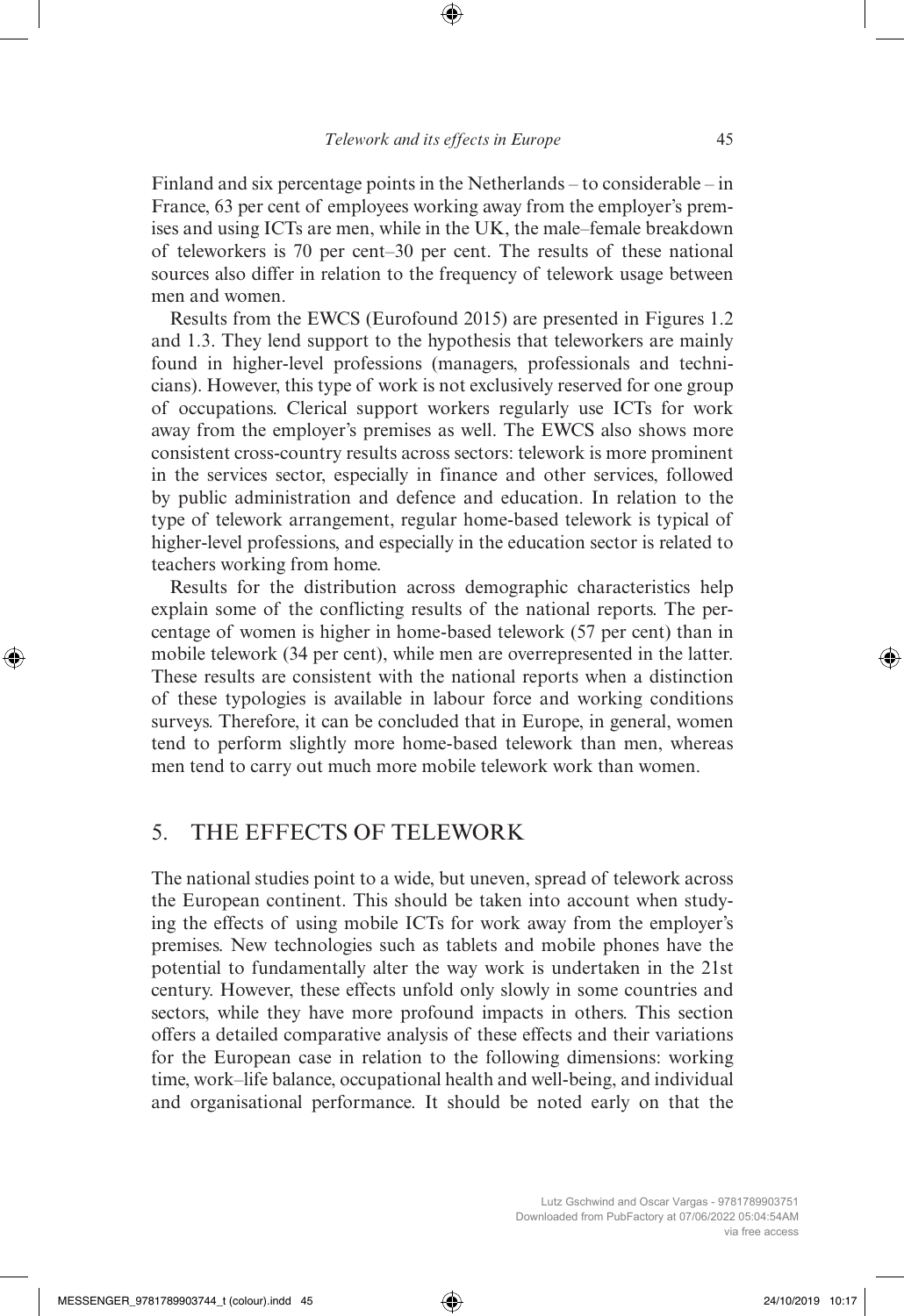

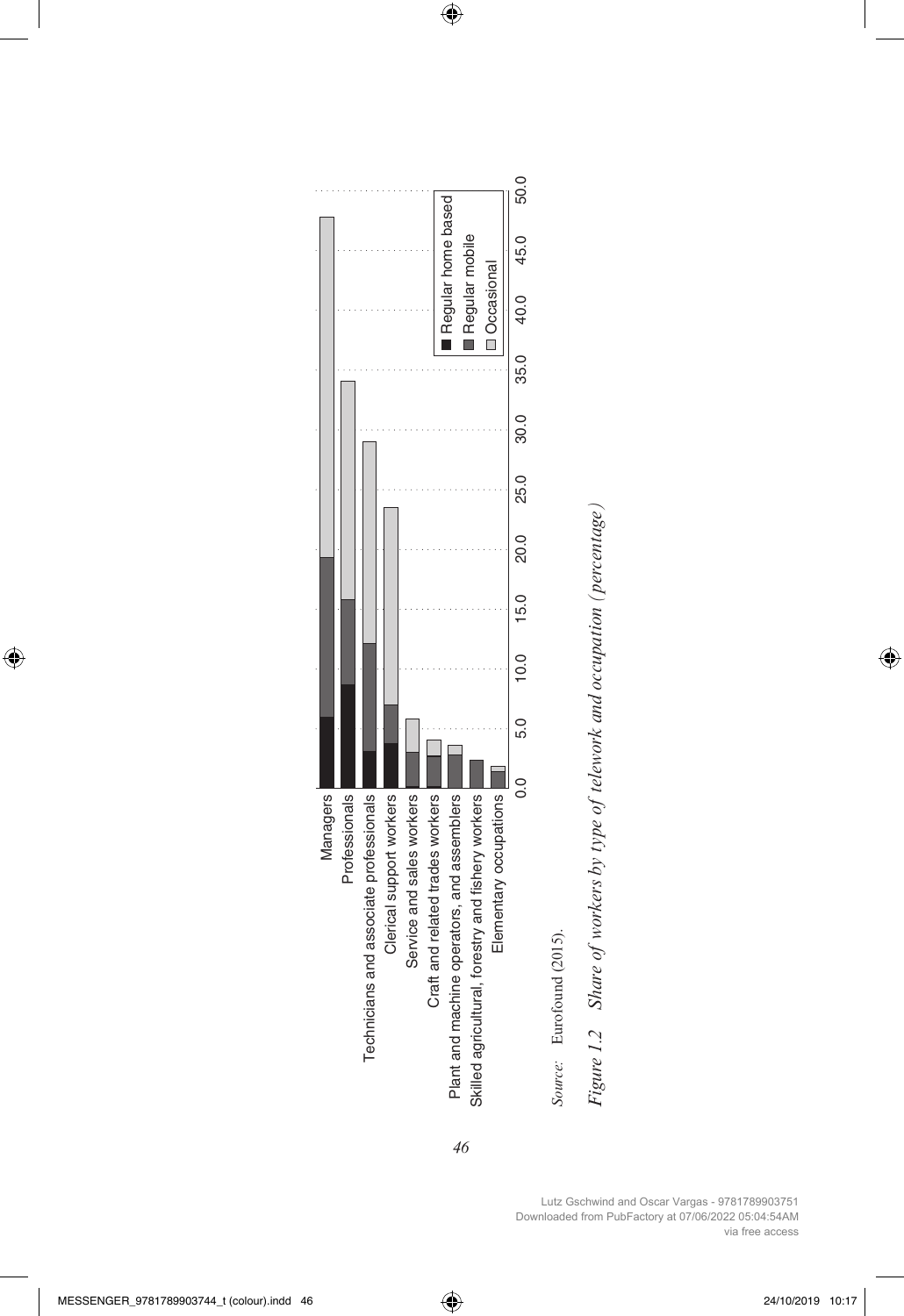

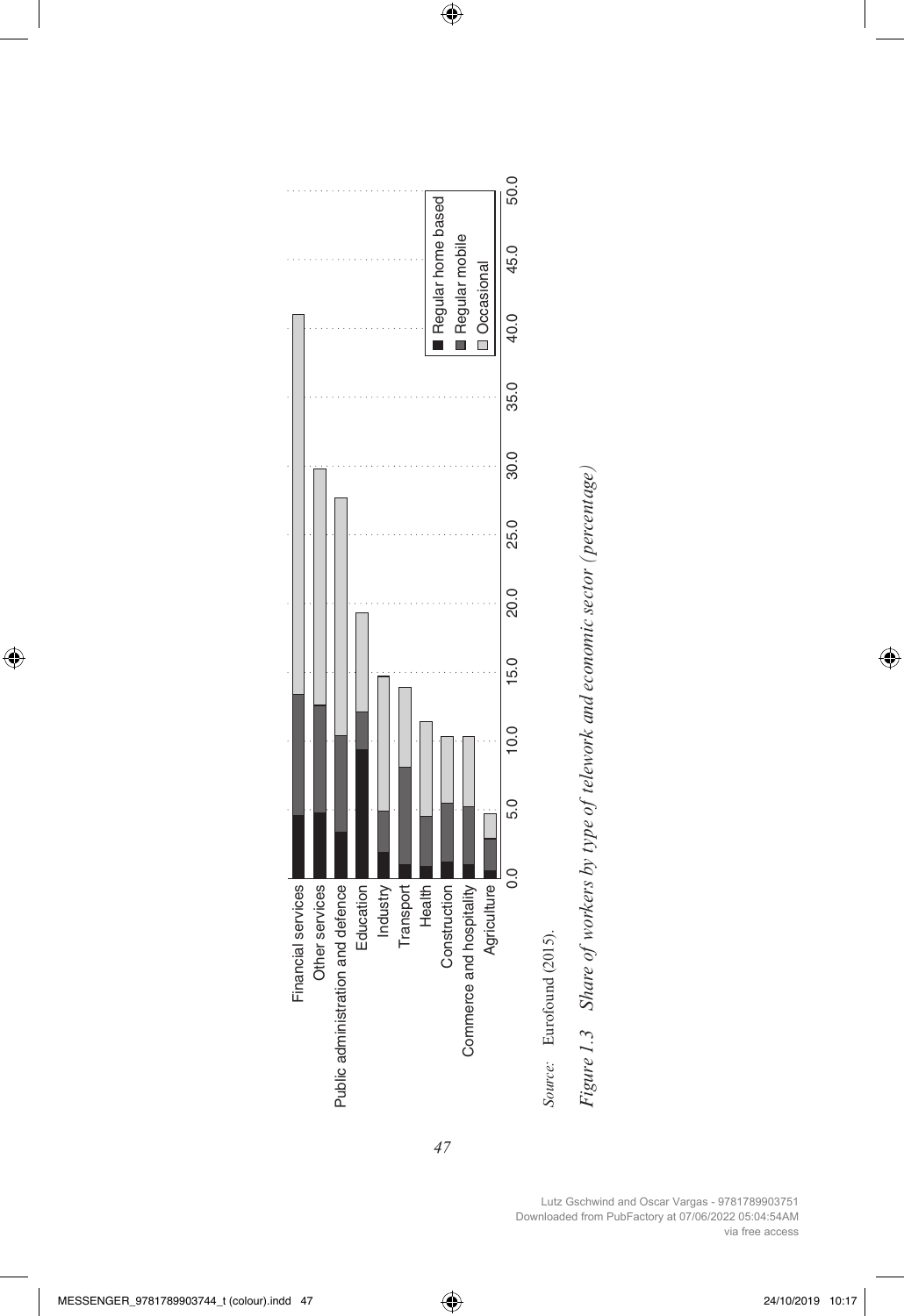results presented are not interpreted in terms of causality. Results are rarely disaggregated by sector or occupation, which means that the effects are often simply a characteristic of the work itself rather than its location and organisation. A similar problem occurs with the interpretation of effect direction. New policies relating to work–life balance or a strategic reorganisation of work schedules, for example, can make room for the use of ICTs rather than the other way around. Moreover, it is difficult to reach definitive conclusions on the effects of mobile ICTs on the world of work based on the current state of research on this topic. This is either because studies are not on a scale that could provide a sufficient basis for general, nationwide conclusions, or because operational definitions vary across countries or from those used in this chapter. Nevertheless, with the contribution of the EWCS 2015 analysis, in the context of the almost complete absence of comparative research on this topic, the results presented in this chapter can provide some comparative evidence of the effects of telework.

#### **5.1 Working Time and Work Organisation**

Almost all surveyed national expert reports show that teleworkers tend to work longer than the average employee in their respective countries. For example, in Belgium, employees report 39 contractual working hours a week; yet their actual working hours vary and are different for teleworkers and other employees. Those employees who always work at their employers premises work 42.6 hours per week on average; teleworkers, however, work an average of 44.5 hours per week (Walrave and De Bie 2005). Similar results are given for Finland (Ojala 2011), the Netherlands (Hooftman et al. 2015), Spain (INSHT 2011), Sweden (Trygg 2014) and the UK (Tipping et al. 2012). Results of the Spanish National Working Conditions Survey show that 19 per cent of workers who remain at the employer's premises work more than 40 hours a week, compared with 24 per cent of those working at home and 33 per cent working at another location.

The only study whose findings differ from the above is that by Wheatley (2012) for the UK. Findings on basis of the British Household Panel (ONS 2015) suggest that home-based teleworkers have a lower number of working hours than those employees who always work at the employer's premises. Additional variations show up when the results are disaggregated by work location and gender. Mobile teleworkers have around the same working hours as regular employees for both men and women. Homebased teleworkers, in contrast, have a shorter working week on average: 2.6 hours less among men and 7.4 hours less among women. The figures for female employees are substantially lower for all work locations, reflecting their higher propensity to work part-time. These gender differences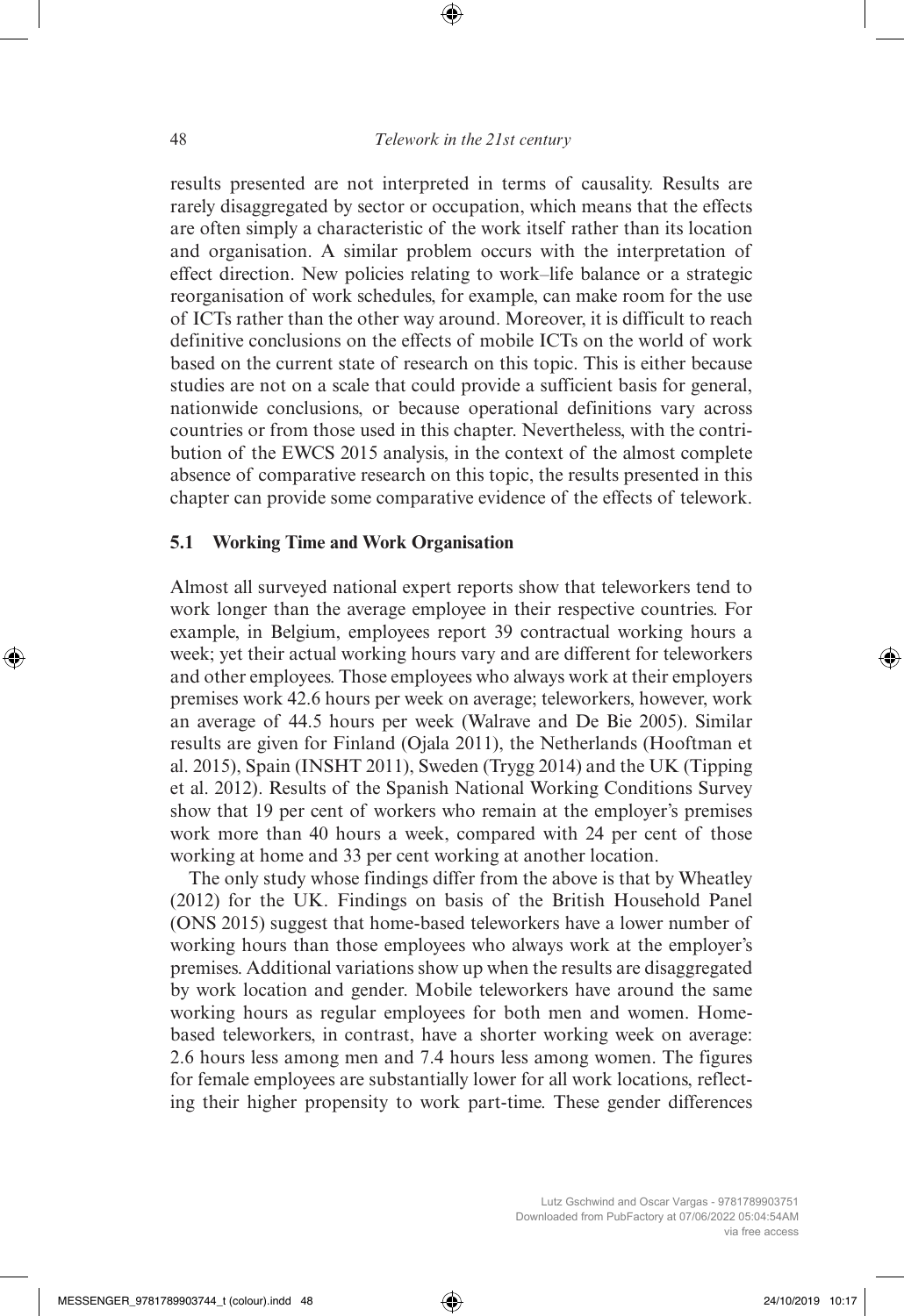are also found in a Finnish study, which shows that 19 per cent of male teleworkers work more than 41 hours, compared with 6 per cent of female teleworkers (Ojala 2011).

Data from the British Labour Force Survey (ONS 2015) includes information about the remuneration of telework. About 80 per cent of overtime worked by teleworkers remains unpaid, compared with 60 per cent of overtime worked by regular employees. One reason for this difference is the blurring of boundaries between formally contracted and informally supplemented working hours. In Finland, 65 per cent of respondents reported that they had been contacted about work-related matters outside normal working hours in 2013, mostly via e-mail. One third of respondents reported that these contacts had been made several times during the reference period (Sutela and Lehto 2014). Similarly, in Spain 68 per cent of workers confirm that they receive e-mails or telephone calls outside normal working hours (Randstad 2012). In Sweden, more than half of the respondents of a survey (53 per cent) were available after normal working hours even on a daily basis (Unionen 2013). One-third of the respondents agree completely or to a certain degree that they often check work e-mails after normal working hours. Stated reasons for this occasional telework vary substantially between mobile and non-mobile workers. About half of all workers who stay at the employer's premises report that they answer e-mails and telephone calls primarily in order to stay reachable for their colleagues. About one-third reports that they do so in order to help customers and clients. In comparison, 74 per cent of mobile workers stay connected in order to be reachable for colleagues and 61 per cent do so in order to connect with clients and customers (Unionen 2013).

The relatively long workweeks of teleworkers and their informal supplemental working hours contribute substantially to an alteration of traditional work schedules. Walrave and De Bie (2005) show for Flemish teleworkers that the planning of a workday looks very different in comparison with a regular eight-hour office day. Almost half the teleworkers (45 per cent) run little errands in between work periods, gear their working hours to family needs or do odd jobs or domestic chores when having a break. Just a minority of the home-based teleworkers (9 per cent) keep to the timetable of the office, whereas others start working earlier or later or quit working earlier or later (36 per cent). Thus, while the working day of teleworkers is typically longer than those of office workers, it is also more 'porous' (see Genin 2016).

Evenings and weekends seem to be particularly prevalent for supplemental working hours with ICTs. Hooftman et al. (2015) report that 70 per cent of Dutch teleworkers frequently or sometimes carry out their work in the evening, and about half of them (50 per cent) do so on Sundays.

via free access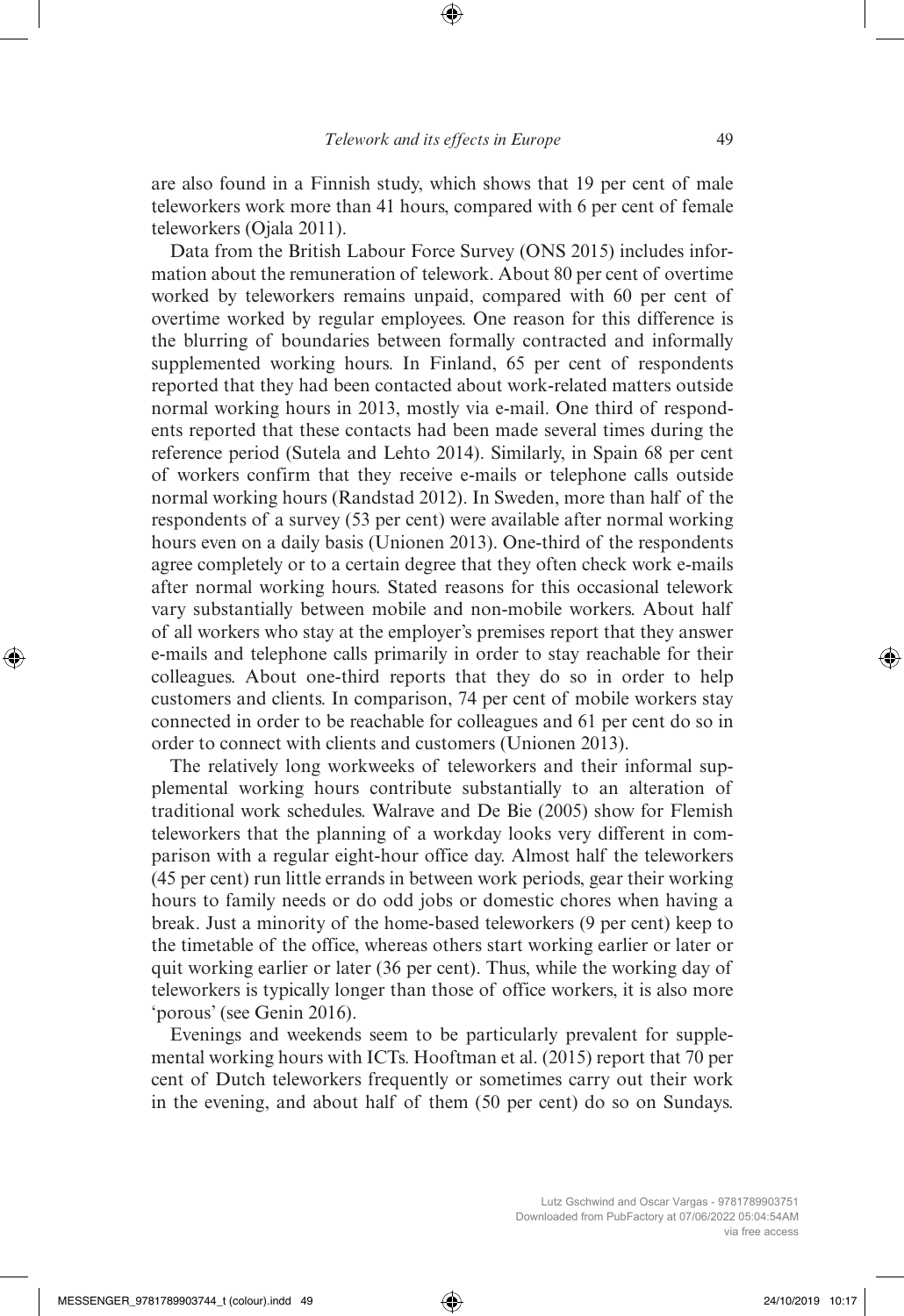In comparison, only 52 per cent of non-teleworkers report to work frequently or sometimes during evenings and 38 per cent do so on Sundays. Interestingly, this working time pattern by teleworkers occurs more frequently on an occasional basis than on a regular basis. Similar results are reported for Belgium (Glorieux and Minnen 2008), Spain (INSHT 2011) and Finland (Anttila et al. 2009). However, working at night (defined as midnight to 6 am) is as unusual among teleworkers as it is among regular employees. Hooftman et al. (2015) report that working regularly at night is even less prevalent among home-based teleworkers (3 per cent) than among other employees (8 per cent) in the Netherlands.

Employers' attitudes towards such atypical work schedules are mixed. According to Pfisterer et al (2013), 29 per cent of the surveyed employers in Germany did not expect employees to be available for work outside normal working hours. Another 28 per cent stated that they expected availability, but only in exceptional cases. Of the surveyed companies, 19 per cent expected employees to be available on weekday evenings and 17 per cent expected them to also be available at weekends. Only 4 per cent expected employees to be available during holidays or at night. In contrast, in France, according to the OBERGO survey, respondents reported that the reason for their longer and more intensive working time and more atypical work schedules while teleworking is the perceived pressure to justify their activity while being absent from the office (Lasfargue and Fauconnier 2015).

In Europe, the EWCS data show that the share of employees working long hours – defined as 48 hours or more per week – is higher among workers doing telework than among other employees, including regular home-based teleworkers and especially among mobile teleworkers (see Figure 1.4). This is the case for both men and women, although men are more likely to work such long hours both in the office (or industrial plant) and in each category of telework, especially mobile telework. These results appear to support the findings from the national studies that teleworkers are more likely to work long hours than their office-based counterparts.

#### **5.2 Work–Life Balance**

Studies on the effects of telework on work–life balance typically generate mixed results. Information and communication technologies can be used as tools to better integrate paid work and private life. However, this practice is also prone to blur the boundaries between the two. Harris (2003) argues that this lack of clear boundaries can help to explain why teleworkers tend to have a longer workweek. Paid work is simply spreading further into the time reserved for family and private life. Such ambivalent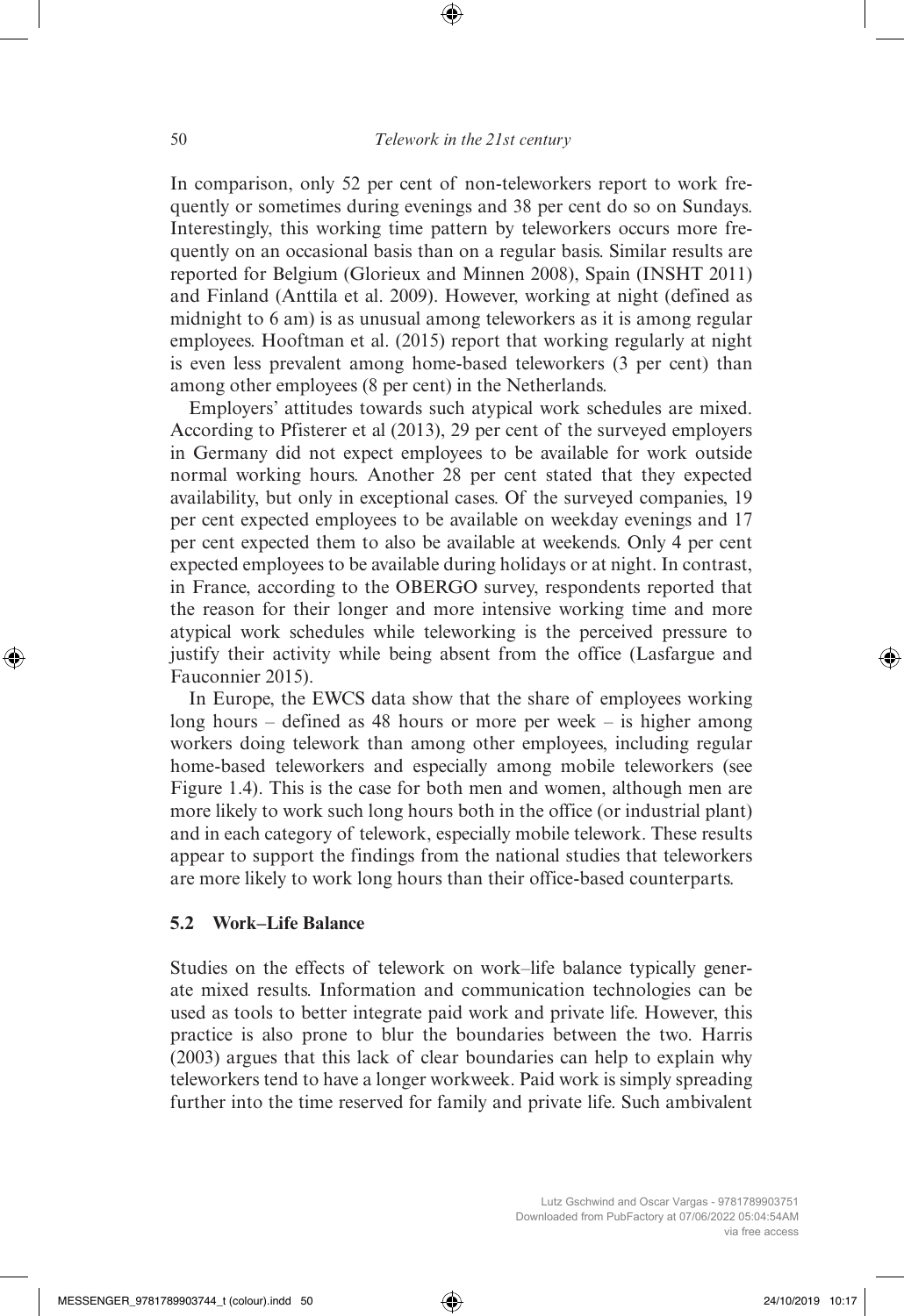

*Source:* Eurofound (2015).

*Figure 1.4 Percentage share of employees working 48 hours or more per week, by type of telework and gender, EU28*

outcomes are reported in some of the national reports. Using data from the Finnish Quality of Work Life Surveys 2003 and 2008, Ojala et al. (2014) studied the effects of both telework and informal overtime work at home on the work–family interface. The findings suggest that flexible working schedules enable employees to integrate paid work and private life, but also that family life is being infringed upon. According to this study, home-based telework is not only positive for the work–family interface. In particular, working unpaid overtime at home – that is, supplemental telework– increases feelings of guilt about neglecting home issues, and employees working informal overtime at home are more likely to report that work disrupts family life (Ojala and Pyöriä 2013). Such ambiguities are also reflected in a study of teleworkers in Germany. While 79 per cent of 505 employees surveyed stated that working from home helped them to reconcile work and family life, 55 per cent stated that it caused private and working life to overlap too much (Pfisterer et al. 2013).

The studies from Finland and Germany suggest that positive and negative effects on work–life balance are essentially cancelling each other out. However, it should be noted that many workers prefer to integrate their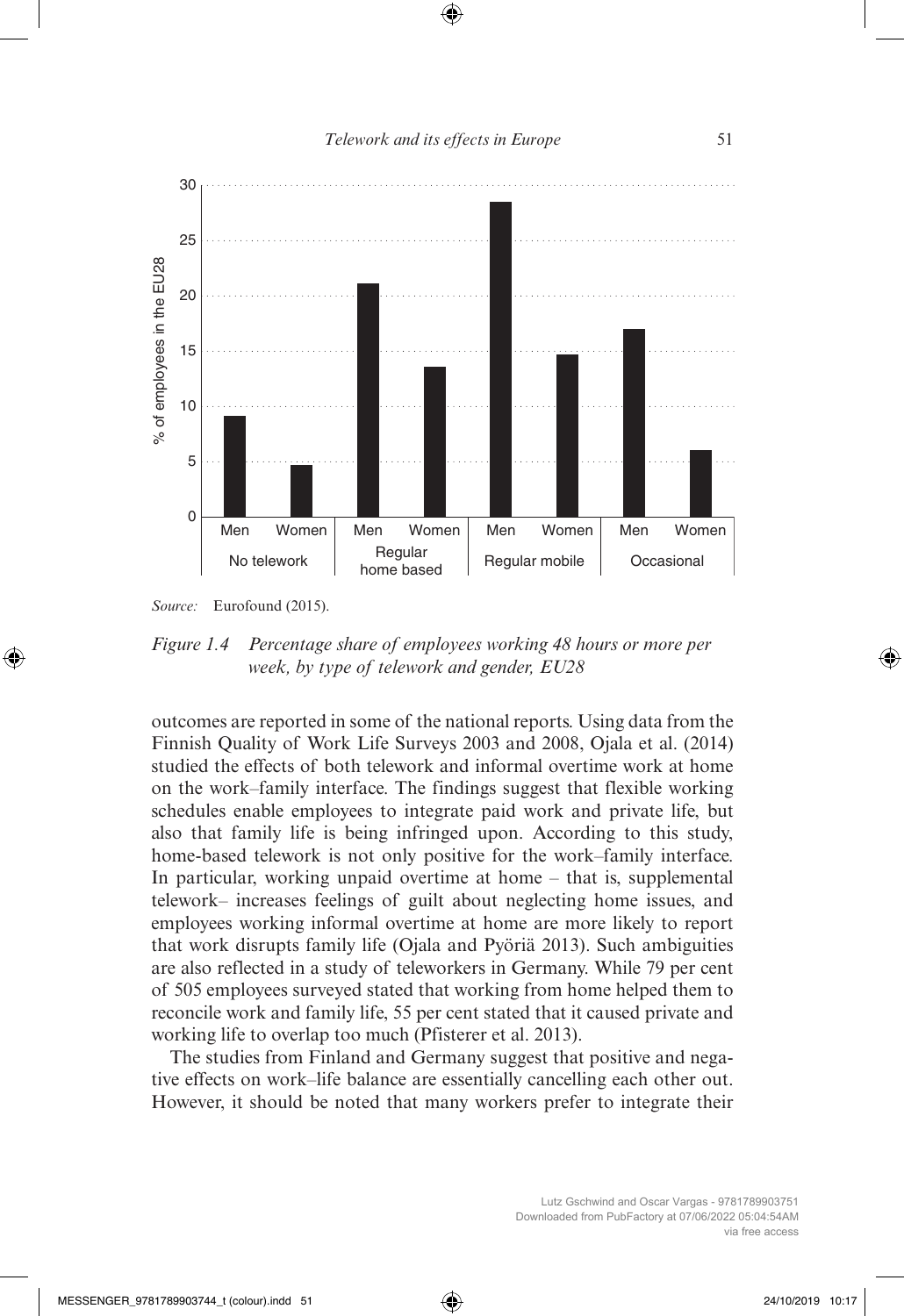work and personal lives at the expense of blurring boundaries and longer workweeks. A study on telework in France suggests that this form of work contributes to longer working hours, but also to an enhanced perception of work–life balance (Lasfargue and Fauconnier 2015). Respondents stated that longer working hours are balanced by time saved through, for example, shorter commuting hours. Consequently, 95 per cent of the respondents stated that telework has had a positive impact on their quality life both at work and away from it; 89 per cent reported a higher quality of family life, and 88 per cent perceived a better work–life balance. Results from the Belgian national study also show a tendency towards a positive attitude among teleworkers. Walrave and De Bie (2005) report that telework has a positive impact on work–life balance for 56 per cent of teleworkers, no impact for 34 per cent and a decrease for 11 per cent. Positive net effects on work–life balance are also reported for the Netherlands (Peters et al. 2009), Italy (Boni and Vultaggio 2013) and Hungary (Magyar Távmunka Szövetség 2016).

Positive aggregated net effects in the described studies can give the impression that telework generally has more positive than negative effects for workers. However, readers of these studies should take into account that the effects follow a gender imbalance. Wheatley (2012) found that female home-based teleworkers perform extensive housework and are more likely to work shorter hours in their paid work. Male teleworkers, by contrast, tend to have a work pattern that is more akin to full-time hours and contribute little by way of housework. An interesting report from Spain, however, shows how ICTs can help to break down gendered working patterns. In-depth studies with male home-based teleworkers show that they become adapted to their new work pattern once they start to take over more care responsibilities. They value their newfound flexibility and do not want to go back to rigid work schedules. However, the report also concludes that it is not possible to establish a clear cause-and-effect relationship between a flexible work environment (with or without ICTs) and greater parental involvement in childcare. That is, it is not clear if the option of flexible work arrangements is a cause, or a consequence, of parents' involvement with their children and their interest in work–life balance (Miyar Cruz and Rimbau Gilabert 2012).

Results of the EWCS 2015 reflect the described ambiguities in relation to the effects of telework on work–life balance. Home-based teleworkers are particularly prone to work in their free time in order to meet work demands. About 60 per cent of both men and women do so either on a daily basis or several times per week. In comparison only 10 per cent of those who always stay at their employer's premises report the same blurring of boundaries. The shares of mobile teleworkers fall in between those two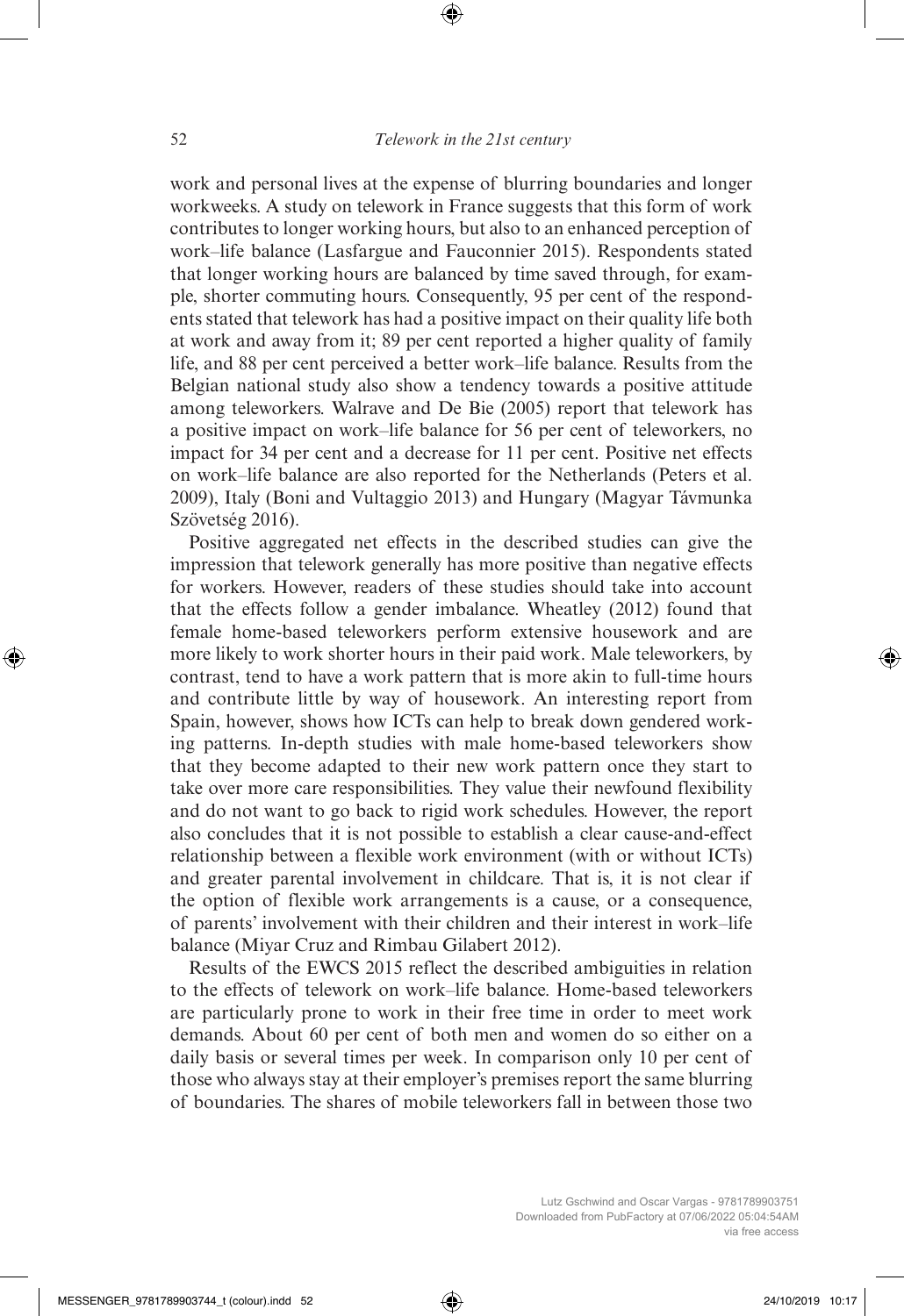

*Source:* Eurofound (2015).

## *Figure 1.5 Percentage share of workers who report working in their free time to meet work demands daily or several times a week by type of telework and gender, EU28*

extremes (Figure 1.5). Yet, this blurring of boundaries does not seem to translate into strong negative effects for home-based teleworkers. They report that their working hours do not fit well with their personal life at a slightly lower rate than those employees who always work at the employer's premises. The share for mobile telework, in contrast, is two times higher than that for home-based telework. Blurred boundaries seem to be more problematic for this group. This is particularly the case for male teleworkers (Figure 1.6). They report negative effects of blurred boundaries at a slightly higher rate in relation to both mobile telework (29 per cent for men and 25 per cent for women) and occasional telework (17 per cent for men and 14 per cent for women).

### **5.3 Occupational Health and Well-Being**

Maintaining standards for occupational health and well-being in the transition from stationary to mobile work is challenging both for employers and employees. Workers are by definition on the move and could be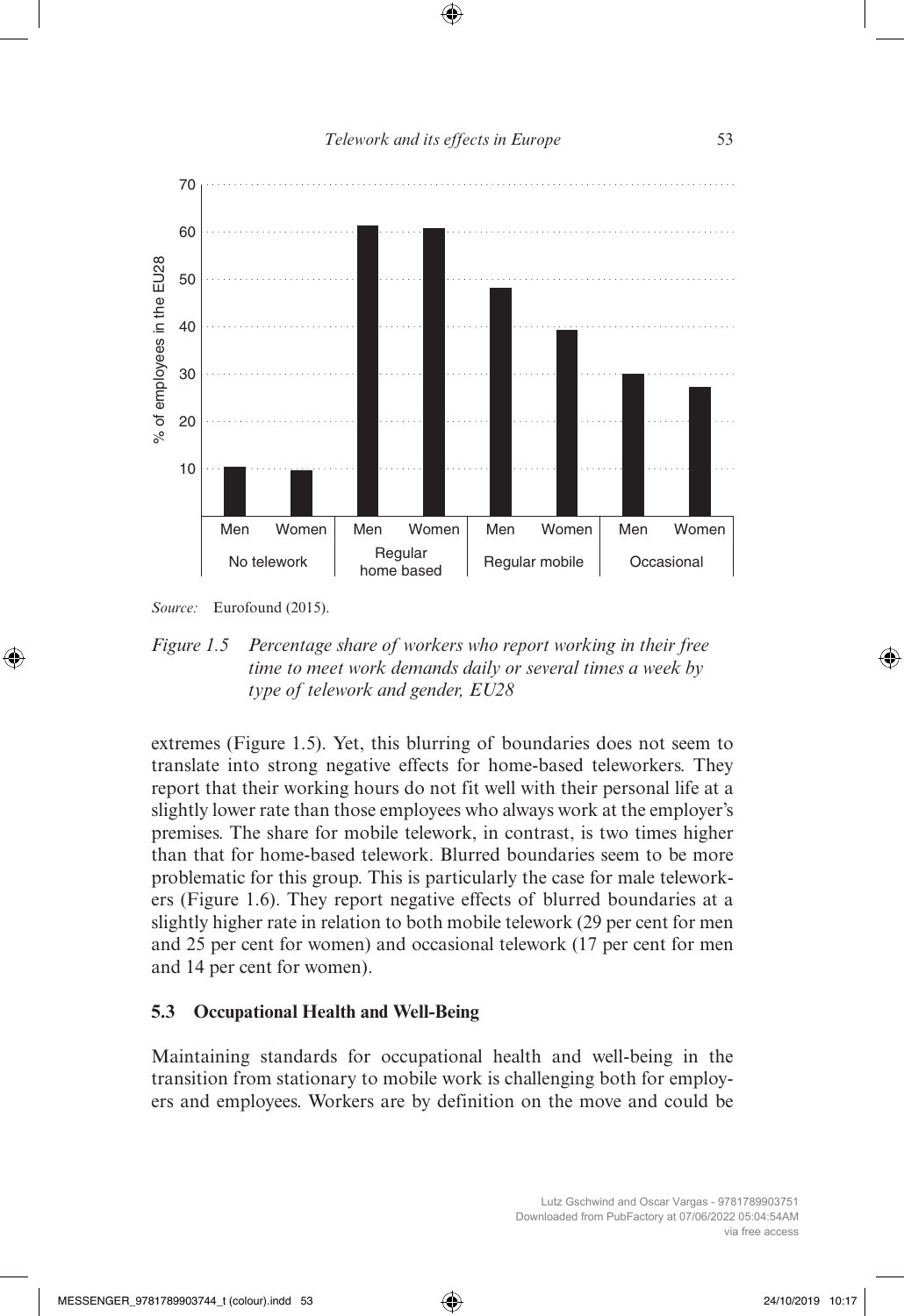

*Source:* Eurofound (2015).

*Figure 1.6 Percentage share of employees who report that their working hours do not fit with family or social commitments, by type of telework and gender, EU28*

subject to health risks that do not exist to the same extent at the employer's premises. However, questions of health and well-being also move beyond a critical discussion of ergonomics at work. A look into the national reports reveals a growing interest in other detrimental aspects of telework, such as stress and isolation, but also positive effects, such as reduced commuting time and increased autonomy. Such diverging interests reflect the strong relationship between work–life balance, on the one hand, and health and well-being, on the other. Excitement and concern about the impact of ICTs are directed to these dimensions of work jointly. Corresponding results from the expert survey are reviewed in this section and are compared to analyses with data on health and well-being in the EWCS 2015.

Some studies in the national reports emphasise that the growing workrelated use of mobile ICTs can have detrimental effects on occupational health. Hooftman et al. (2015) report for the Netherlands that teleworkers use visual displays for a longer time per day (5.8 hours) than other workers (3.5 hours). These results are consistent across sectors. These workers are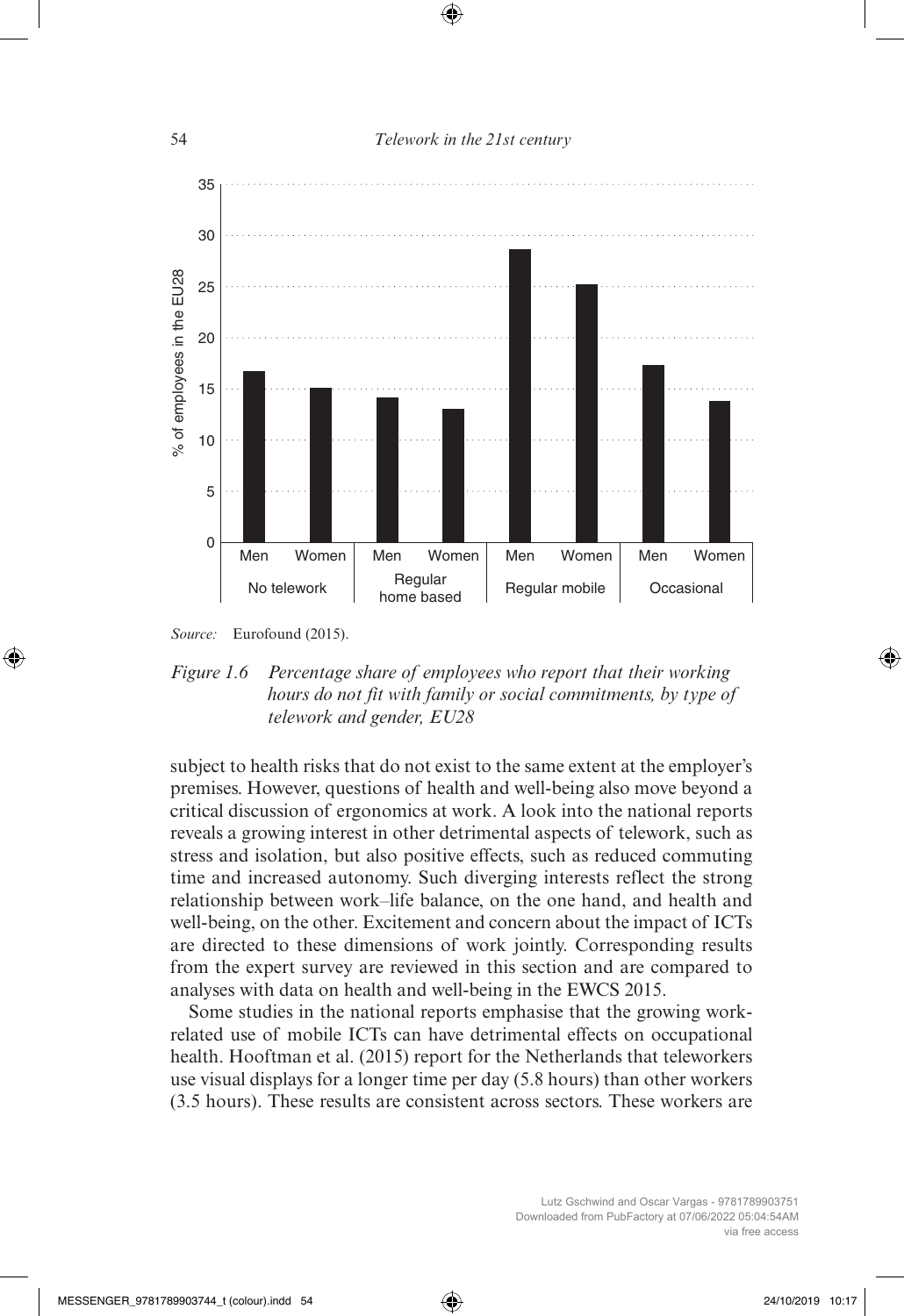exposed to a higher risk of typical health issues among display users, such as eyestrain, headaches or muscular pain. These results were underlined by a conference in the Madrid region (organised by Unión Interprofesional de la Comunidad de Madrid, UICM) which took place in April 2014. The results showed that the main health concerns arising from the use of mobile technologies are neck pain and tendon pain in the wrists and fingers. Ophthalmic problems and sleeping disorders may also occur (Unión Interprofesional 2015).

More ambiguous results are found regarding the relationship between telework and stress. In the UK, Kelliher and Anderson (2010) note the apparent paradox between the high satisfaction among flexible workers (teleworkers) and work intensification. They argue that part of the reason why there is greater work intensification for teleworkers is because of the social exchange between employers and employees: in return for the ability to work flexibly, workers may respond with more effort (often called 'reciprocity'). However, this seems to be just one element of the equation. A report from Grant et al. (2013) confirms that there are risk factors associated with ICT use, resulting from intensification and lack of time to recuperate, which could go beyond the simple social exchange between the employer and the employee. The trend for teleworkers to work longer can, at least partly, explain Grant's finding.

Studies from Finland and Germany reflect the ambiguity of telework in relation to stress as well. Kandolin and Tuomivaara (2012) analysed data from the Finnish Work and Health Survey 2009 and found that flexibility regarding the time and place of work correlates positively with employee overall well-being. However, the Finnish national study also highlights the increased risk of stress when engaged in telework, due to less time for recovery (Ojala and Pyöriä 2013; Vesala and Tuomivaara 2015). In similar vein, the study of Hammermann and Stettes among digitally networked employees in Germany shows that they are largely satisfied with their level of work intensity, but only if they are also given a sufficient autonomy to set their own work schedules (Hammermann and Stettes 2015). Research by Walrave and De Bie (2005) for the case of Belgium shows that stress levels decreased for 43 per cent of employees through the shift from regular office work to telework. However, 46 per cent of them saw no significant change and 11 per cent reported an increase. Hence, the majority of teleworkers did not experience any change in work pressure at all.

Studies on the working time management of teleworkers indicate a trade-off between autonomy and isolation. In the UK, Beauregard's study of Advisory, Conciliation and Arbitration Service (Acas) employees (Beauregard et al. 2013) found that teleworkers enjoy more freedom when it comes to setting their own schedules. However, they also feel more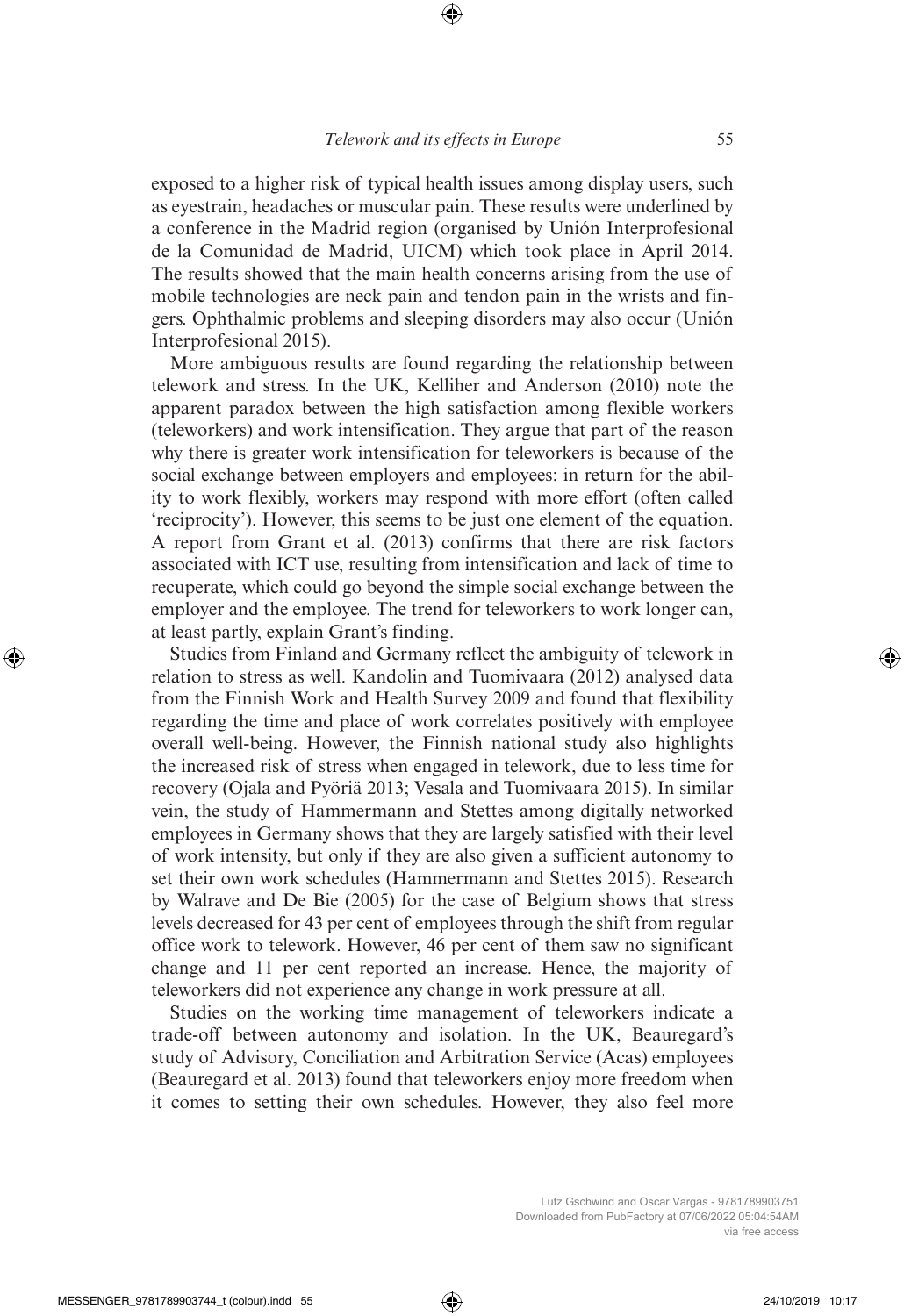isolated and miss day-to-day interactions with co-workers. Similar findings are reported from Italy. According to Manager Italia (2011), based on a survey of managers of companies in the services sector, a serious threat to workers' well-being arises from the lack of social interaction and loneliness (42 per cent), as well as the lack of help from colleagues when working (30 per cent). In Hungary, a web-based survey among teleworkers shows that they report a weakening of social ties and support, as well as diminished company loyalty and motivation. Findings from Finland suggests that such isolation can be linked to higher burnout levels among teleworkers (Ojala and Pyöriä 2013; Vesala and Tuomivaara 2015).

Findings based on the EWCS suggest that employees themselves feel that telework takes a toll on their health and well-being. Negative effects are reported more frequently by employees who are performing mobile telework (32 per cent) or home-based telework (27 per cent) than by office-based employees (23 per cent) and those who only occasionally work with ICTs away from the employer's premises (20 per cent) (Figure 1.7). Moreover, working with ICTs away from the employer's premises seems to be related to slightly higher stress levels. Those who do mobile telework report at a higher rate (40 per cent) that they feel work-related stress 'always' or 'most of the time' when compared with those who work exclusively at their employer's premises (25 per cent). Shares for home-based (31 per cent) and occasional teleworkers (33 per cent) are also higher, but not to the same extent (Figure 1.8). These differences reflect the results of the



*Source:* Eurofound (2015).

*Figure 1.7 Percentage of employees who report that work affects their health negatively by type of telework, EU28*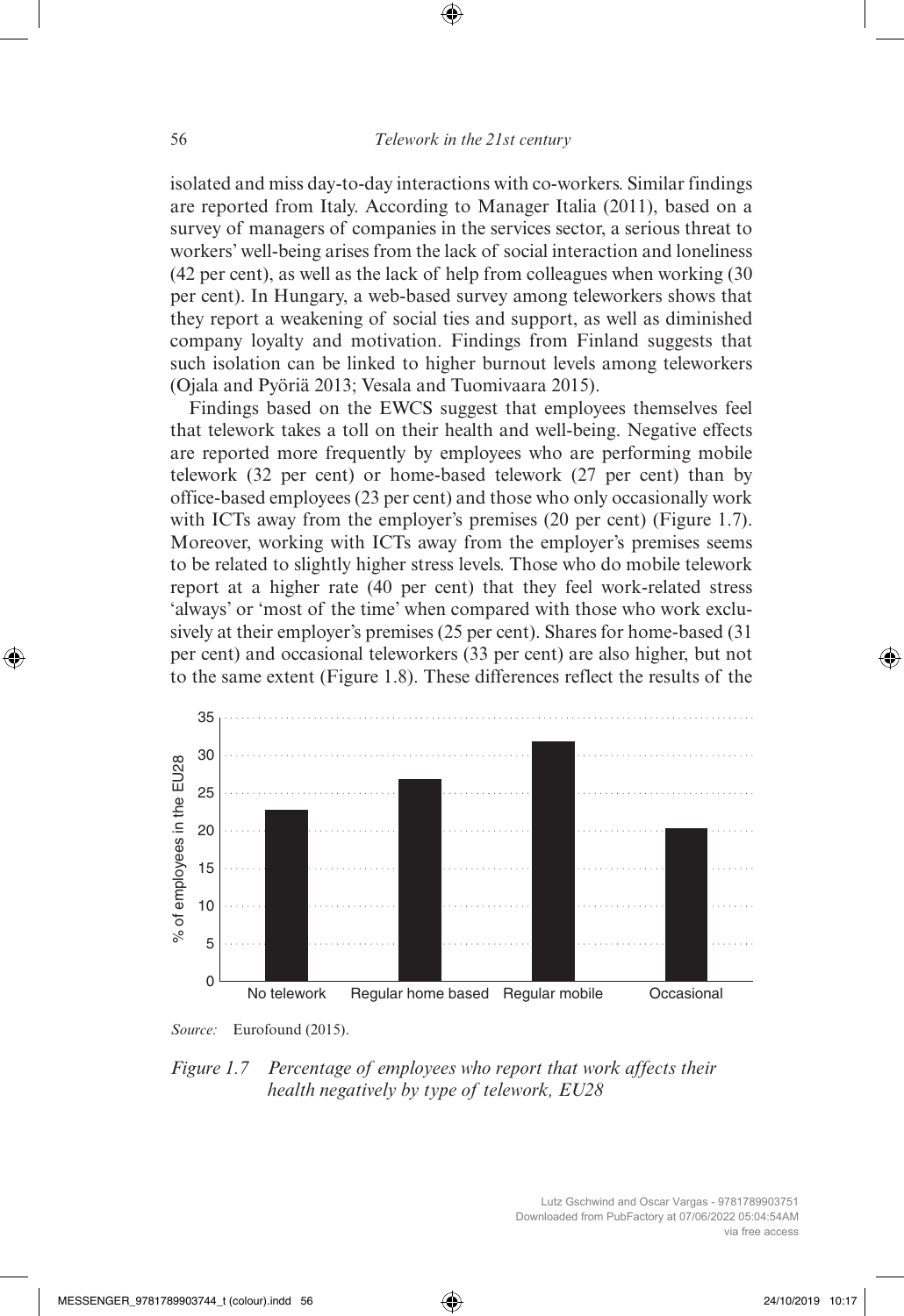

*Source:* Eurofound (2015).

*Figure 1.8 Percentage of employees reporting they feel stress at work 'always' or 'most of the time' by type of telework, EU28*

studies reviewed above in respect of both the ambiguity and the net effects of telework on occupational health and well-being. Working with mobile ICTs away from the employer's premises does take its toll on workers in terms of stress and blurring boundaries between paid work and private life. However, this form of work entails positive elements as well. Workers are more autonomous and can reduce their commuting hours with the help of new technologies. This inner ambiguity can help to explain why net effects of telework on health and well-being are only felt to be modestly negative by some workers in the national studies described above.

#### **5.4 Individual and Organisational Performance**

Telework is not only attractive to employers because it allows them to offer enhanced autonomy and work–life balance to employees. Information and communication technologies also enable a reduction in office space and a closer connection with clients and customers. These innovations are promising as regards productivity and a company's overall performance. Yet, such effects cannot be treated as a given. The causal link between telework and job performance is not as clear as is often presumed, but depends to a large extent on the balance between communication and location that is inherent to all forms of telework. Moreover, reviews of studies in earlier sections highlight that telework can have negative or, at best, ambiguous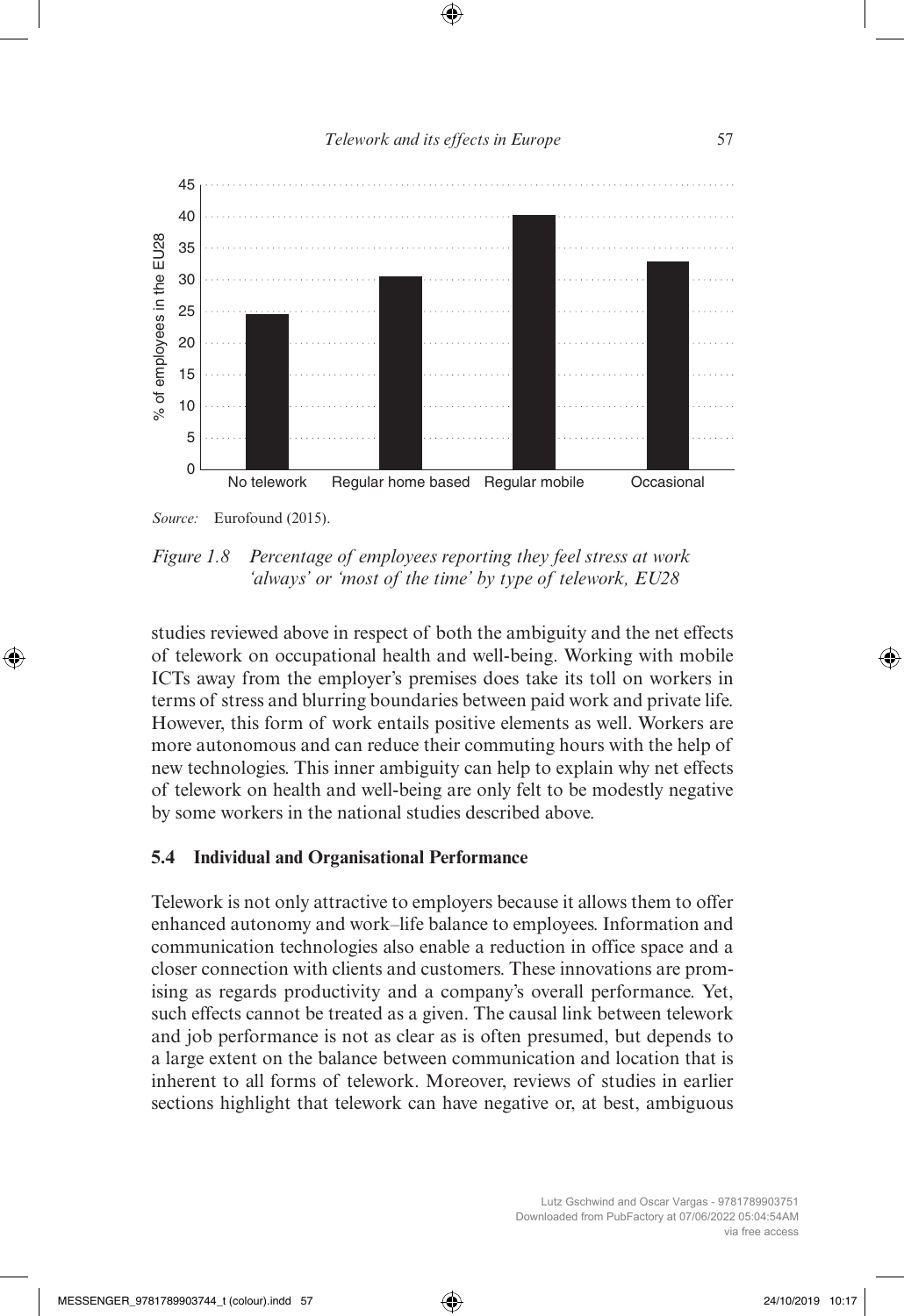effects on the health and well-being of employees. It is therefore important to critically discuss whether and to what degree such ambiguities translate into improved performance on both the individual and the organisational levels.

Results for the Swedish case suggest that telework is largely welcomed by employers. Almost 80 per cent of them state that allowing employees to sometimes work away from the employer's premises generally leads to higher productivity (André 2013). A UK study similarly suggests that flexibility and autonomy have a role in improving performance, but with some nuances (Beauregard et al. 2013). According to the study, productivity is higher among home-based teleworkers, and two main reasons are put forward for this. First, home-based teleworkers tend to work more unpaid hours than their office-based counterparts, so an increase in productivity is partly due to an increase in actual working time. The second explanation is that home-based teleworkers are more productive because they experience fewer interruptions than office-based workers.

Similar results were found in France: according to a study by the research institute OBERGO, 84 per cent of teleworkers stated that their productivity increased owing to telework, and 81 per cent said that their telework is of higher quality than their office work (Lasfargue and Fauconnier 2015). The reasons given in the French report also relate to the individual, micro-level organisation of work aspects, such as: teleworkers being less frequently interrupted by colleagues or their superiors; spending less time answering telephone calls or communicating via e-mail; and having more time to perform work as that they do not have to travel to and from the office. Both the French and UK contributions suggest that partial telework seems to have a higher impact on performance/productivity than the more extreme cases of no or high levels of telework.

For companies, telework is found to be a way of improving staff retention. Telework (especially regular home-based telework) is becoming an increasingly important strategy among workers struggling to combine the daily use of time for various purposes at different locations, as investigated by, for example, Wheatley (2012) for the case of the UK. Therefore, telework can be a way to attract those workers. Kelly et al. (2008) found for the same case that organisations use telework as a recruitment tool to attract high-skilled professionals, the main group of workers demanding flexible work schedules.

One of the barriers to using telework for improving performance is the complexity and skills needed to use ICTs effectively, especially for some groups of workers. According to the Spanish contribution, 26 per cent of small and medium-sized enterprises (SMEs) report such problems. In the UK, arguments about flexible working have suggested that without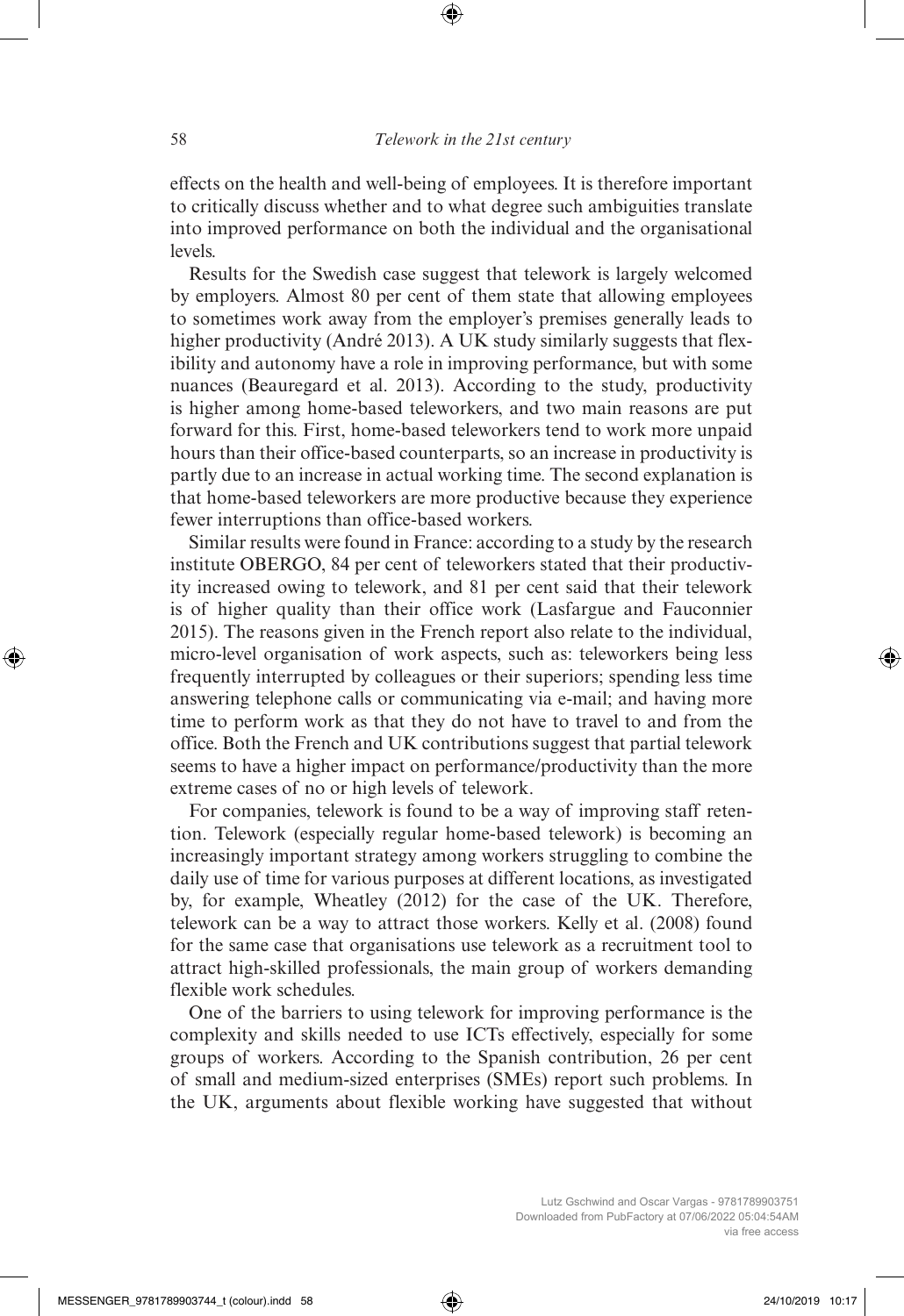some sort of company policy in place, there will be ICT skills gaps that employers will struggle to fill. In Sweden, a survey focused on individual performance was conducted by TNS Sifo on behalf of TDC, a company that provides IT solutions to corporations and organisations (TDC 2015). The 1027 participants were asked if they encountered any obstacles when working away from the office. The results show that many employees had experienced technical difficulties that hindered their work.

In Belgium, Walrave and De Bie (2005) showed that teleworking is not feasible for certain jobs (27 per cent of respondents). They identified concerns regarding the lack of supervision of employees (17 per cent) as another barrier for implementing telework to obtain performance advantages. According to the Swedish national study, managers found coordinating telework costly, the required programmes difficult and, in particular, controlling remote workers problematic. Issues of trust, control and power were regarded as the main obstacles constraining the implementation of teleworking programmes and favouring professionals rather than clerical workers.

In conclusion, telework seems to generally enhance performance, owing to a more efficient use of the working time and space, longer working hours and higher levels of motivation related to work autonomy. These experiences are taking place at the same time that there are still issues related to trust and control reported by managers and employers.

# 6. POLICY RESPONSES TO TELEWORK

In recent years, policies have been formulated in relation to the promotion and organisation of both home-based and mobile telework aimed at fostering the positive effects of telework and at reducing its negative effects. These policy responses come from various actors and at various levels: national governments, national and sectoral social dialogue, and at company or workplace level. The particularity for all policy responses in the case of Europe is the supranational structure under which coordination and legislation for telework operates. Some legislation and social dialogue are embedded into directives or agreements reached on the level of the European Union (EU). The discussion of policy responses thus deviates from the other sections in this chapter. A first subsection will sketch the development of supranational policy-making in relation to telework on the EU level. National-, sectoral- and company-level responses are then discussed in reference to this overarching structure.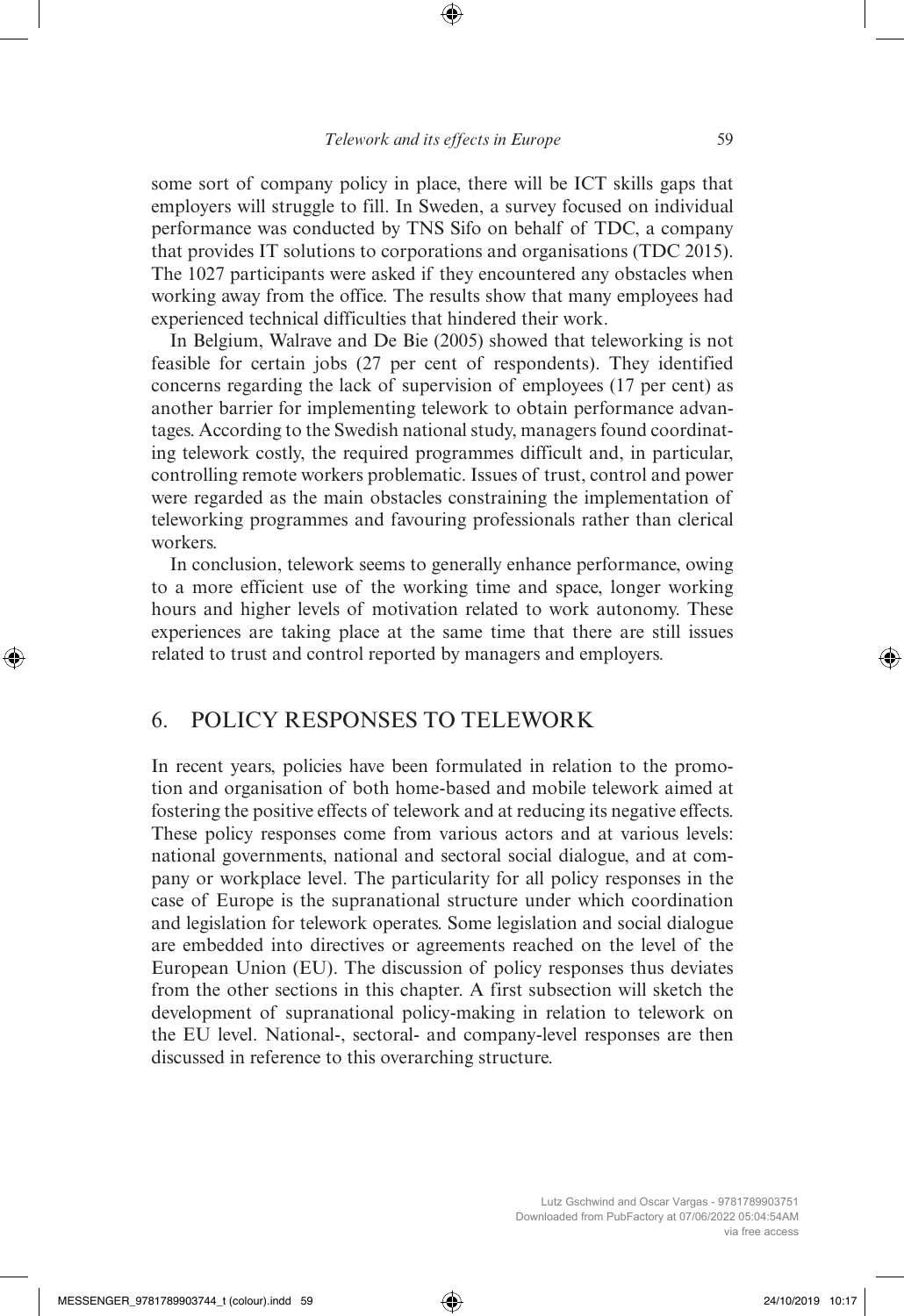#### **6.1 Supranational Level**

Although there are no EU directives specifically focused on telework, several have particular relevance for workers subject to these types of work arrangements. For example, the EU Working Time Directive specifies a number of provisions designed to protect the health and safety of workers across the EU, including those performing telework. These provisions set up a legal framework determining a maximum of 48 working hours per week, including overtime. The reference period should not exceed four months, but may be extended up to six months. Under certain conditions (for example, in the case of a collective agreement), it may be extended up to a maximum of one year. The Working Time Directive also provides for minimum periods of consecutive hours of daily rest (11 hours) and weekly rest (35 hours); the latter can be averaged over a two-week period. Other relevant EU directives in the field of occupational health and safety are related to the use of ICT to work away from the employer's premises. Directive 89/391 – the OSH 'Framework Directive' – does not differentiate between different work locations, but the European Framework Agreement<sup>2</sup> on Telework (2002) specifies that: 'The employer is responsible for the protection of the occupational health and safety of the teleworker in accordance with Directive 89/391 and relevant daughter directives, national legislation and collective agreements.'

In terms of specific arrangements related to telework at European level, the European Framework Agreement on Telework is of paramount importance. It was concluded between the social partners (European Trade Union Confederation, ETUC; Business Europe; the European Centre of Employers and Enterprises, CEEP; and the European Association of Craft, Small and Medium-Sized Enterprises, UEAPME) in July 2002. This framework agreement was ground-breaking because it was the first time an agreement, which had to be implemented directly within member states' different industrial relations systems, was concluded in an autonomous social partnership. The agreement provides a general European framework for people doing telework, which is to be implemented in accordance with national procedures and practices.

In this agreement, telework is defined as follows: 'Telework is a form of organising and/or performing work, using information technology, in the context of an employment contract/relationship, where work, which could also be performed at the employer's premises, is carried out away from those premises on a regular basis' (European Framework Agreement on Telework, Article 2). This definition is intentionally broad in order to cover both mobile and home-based telework. This means that it can be adapted flexibly to technological advancements and new forms of work. It also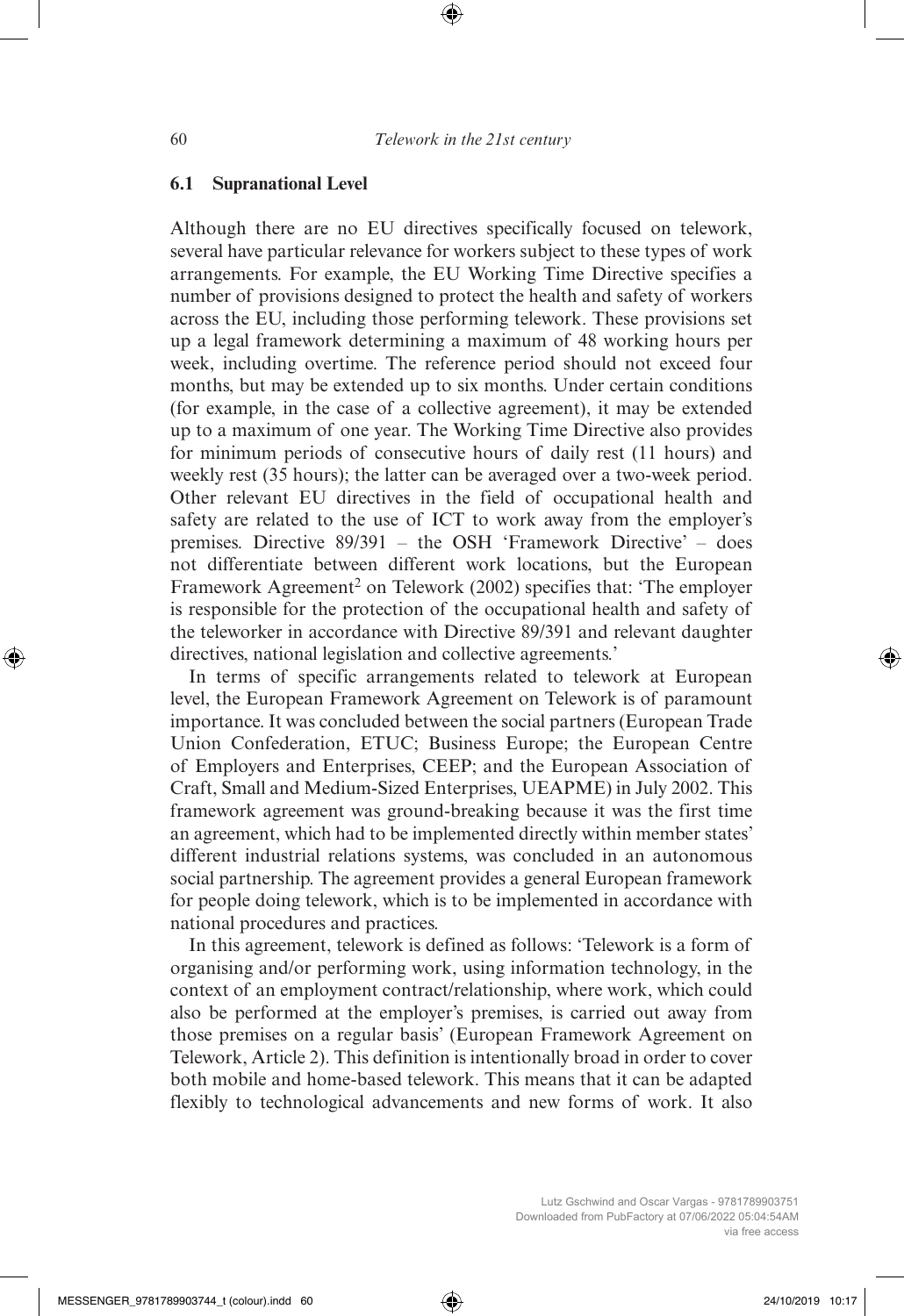implies that the definition relates to many of the studies mentioned in this chapter. Central elements of the agreement are the voluntary character of telework, equal treatment between teleworkers and regular employees, the provision of a safe and secure workspace despite the difference in location, and respect of the employees' collective rights. Most of the EU member states have translated the European Framework Agreement on Telework into national-level social partner agreements. Ireland and the UK, which do not have a national system of collective bargaining, have introduced guides and codes of good practice. Other countries have transposed the agreement into their national labour laws.

#### **6.2 National- and Sectoral-Level Policies**

In Finland, teleworking has been on the national agenda and in several government programmes. In 2006, the Finnish government made the decision to promote teleworking, based on tripartite preparatory work. The main objectives were to improve the quality of working life, increase productivity and promote ecological and sustainable ways of working. In 2007, an employer guide for teleworking was published by the Finnish Ministry of Employment, financed by the European Social Fund, to support the development of management and working arrangements towards better productivity and quality of work (Pekkola and Uskelin 2007). In 2009, the Finnish Ministry of Employment and the Economy published a report on teleworking, providing practical recommendations and measures to facilitate the introduction of teleworking in companies and organisations. While in Finland teleworking has generally been considered to be a win–win arrangement if properly organised, white-collar unions have recently started to focus on the issues of work–life balance and health and well-being for those workers who use ICT away from the employer's premises on a regular basis, particularly the issue of unpaid overtime, as illustrated by a campaign of the Federation of Professional and Managerial Staff, YTN (see website at 8tuntia.fi, accessed 4 January 2019).

Hungary was the first country to incorporate the European social partner agreement on telework into the national regulatory framework, in consultation with and involving social partners. The legal recognition at national level was officialised through a law (Act XXVIII of 2004 concerning the modification of certain employment related acts) whose provisions on telework were later incorporated into the labour code (Act XXII of 1992) as a separate chapter. In 2003, the Hungarian government developed a comprehensive mid-term strategy on the Hungarian information society (*Magyar Informacios Tarsdalom Strategia*). In the same year, the Minister of Labour entrusted the newly established Telework Board to develop a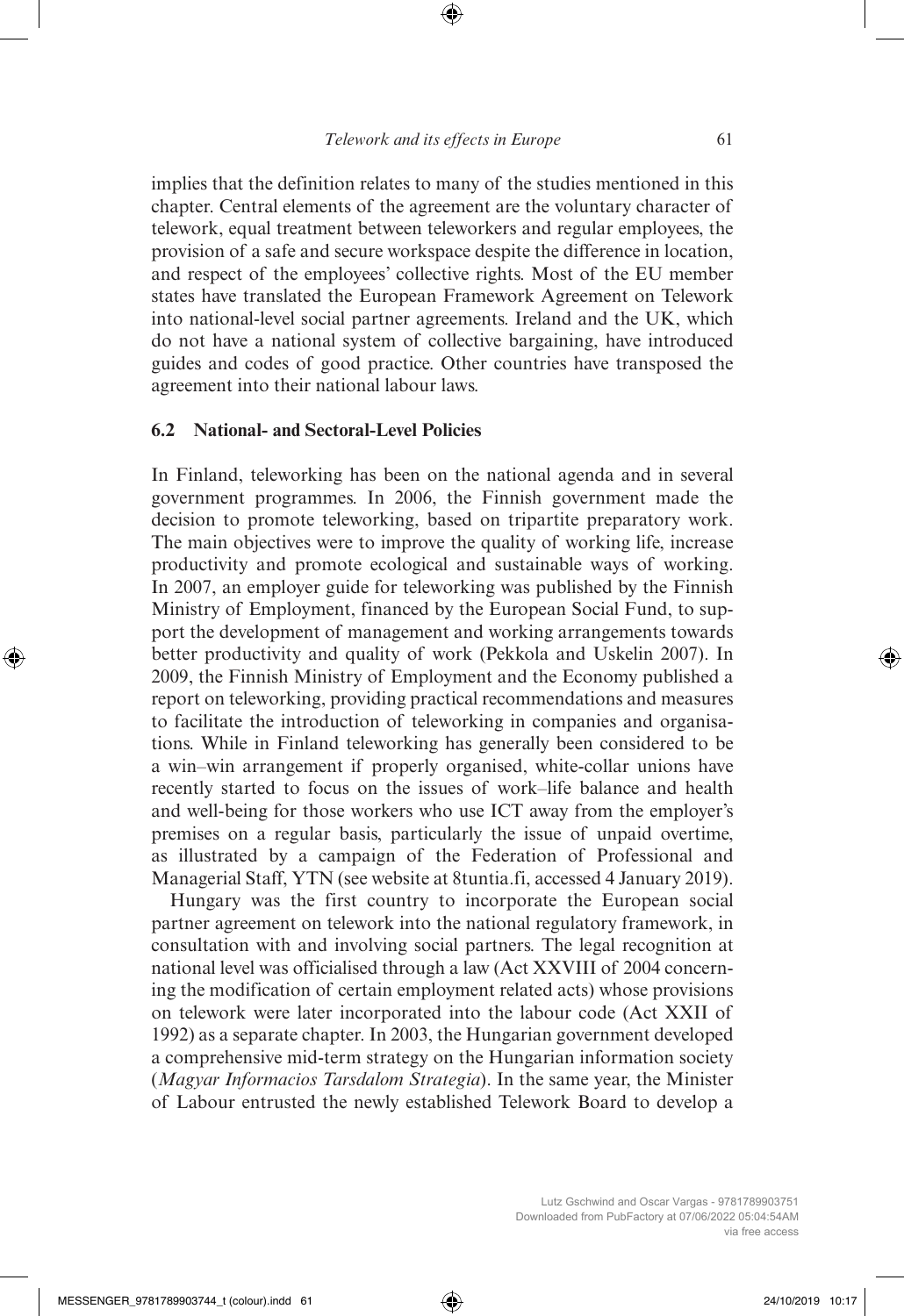roadmap for the introduction of telework in Hungary. While a number of institutions were subsequently created, such as a telework centre in the Budapest Labour Market Intervention Centre (dealing with the training of potential teleworkers), it lost its emphasis on telework in 2011 when it was renamed the Turr Istvan Training and Research Centre.

Although telework is not very popular in Italy, a draft law on agile work (*lavoro agile*) was nevertheless drawn up, in January 2016, aimed at increasing productivity and facilitating work–life balance. Specifically, the draft law defines agile work as a type of employment contract with the following characteristics: it is possible to fulfil some work duties away from the employer's premises within the working time limits set in legislation and collective agreements; it is possible to use technological tools in order to carry out the work; and there is no fixed work station during those times when work is being done away from the employer's premises. Furthermore, the draft law establishes employer responsibility for employee safety and health as well as for the correct functioning of the technological tools provided to accomplish work tasks away from the employer's premises. Every enterprise must sign an ad hoc agreement for the introduction of agile work: these agreements regulate the ways through which the employer exercises its managerial power as well as establishing rest days and the guarantee of the right to disconnect. The draft also notes the principle of equality of treatment (economic and legislative) between the agile worker and an employee working at the employer's premises in the same company.

In Spain, the only national-level legislation related to telework is included in the Law 3/2012 regarding urgent measures for the reform of the labour market (*Ley 3/2012 de 6 de Julio, de medidas urgentes para la reforma del Mercado laboral en Espana*) regulates some aspects of distance work (telework). Telework agreements need to be formulated in writing, and the teleworker has the same rights as the other workers concerning health and safety, wages, training and representation. This provision was included because of the introduction of new forms of employment relationships based on the use of ICT. The objective is to promote innovations in work organisation, improve work–life balance and increase employment opportunities. It is only a preliminary and approximate legal framework, with many aspects to be further regulated later. However, at the local level there are some interesting examples, such as the community of Madrid, which created an intermediation service for psychosocial risks (*servicio de intermediacion en riesgos psychosociales*). This service deals with, for instance, mental health issues, such as increasing stress due to higher uncertainty or lack of boundaries between work and private life. Telework is more actively addressed in social dialogue in Spain. The Second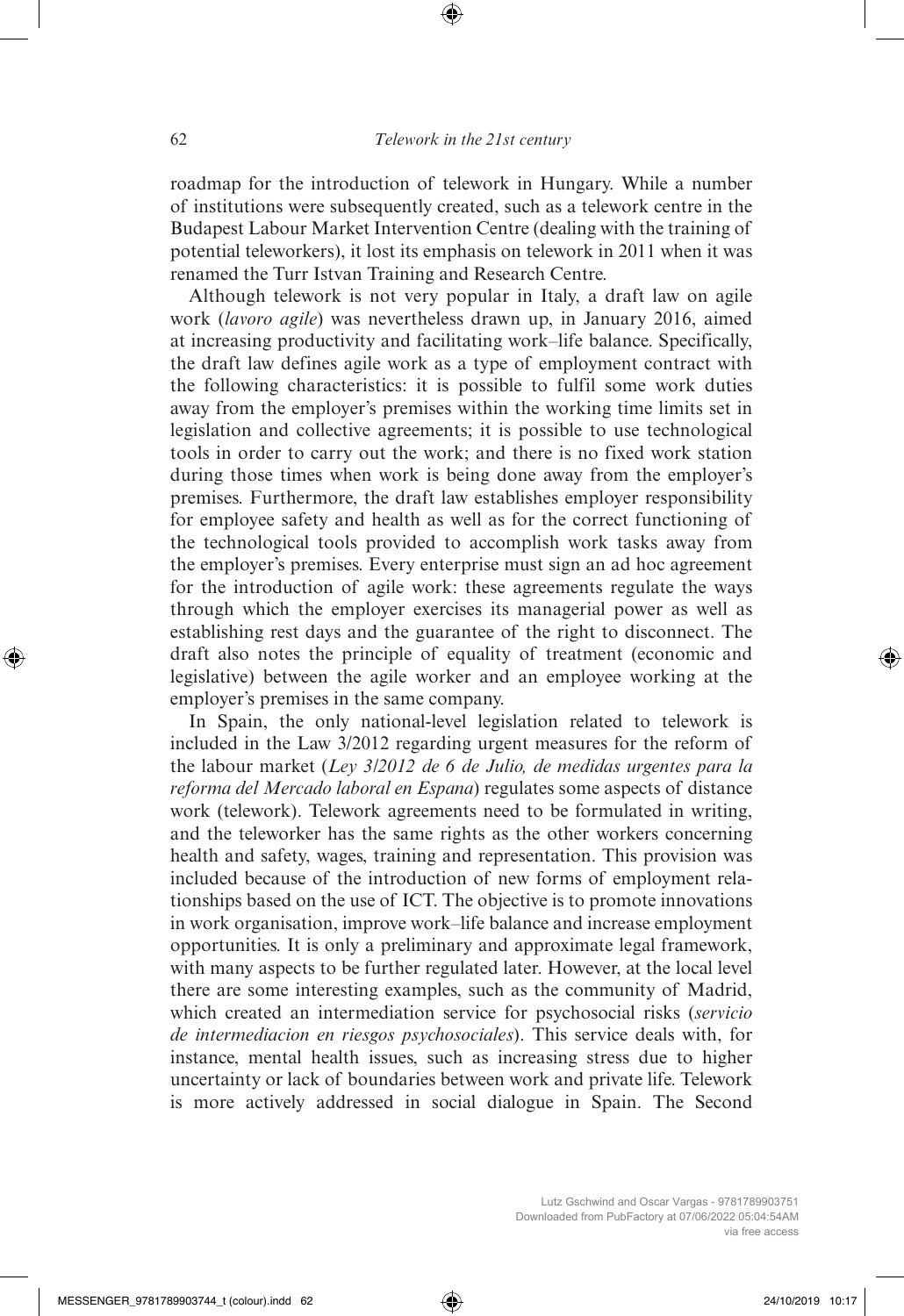Agreement for Employment and Social Dialogue 2012–2014 (*II Acuerdo para el Empleo y la Negociacion Collectiva 2012–2014*) acknowledges that telework is an innovative work organisation form. It also states that telework should be voluntary and reversible, and should involve the same rights as those for workers who do not work away from the employer's premises. The agreement notes the need to further regulate aspects such as privacy, confidentiality, training and health and safety. Furthermore, in Spain a number of collective agreements refer to these aspects, particularly in relation to health and safety. An example is the sectoral collective agreement for the chemical industry (*convenio colectivo general de la industria quimica*) setting out the conditions for telework in that sector.

In Sweden, while rules and regulations related to the labour market are almost exclusively decided by the social partners (who do not consider telework to be a particularly important issue for negotiation or regulation), the Swedish Work Environment Agency deals with issues related to work environment and workers' rights. In relation to teleworking, the authority has highlighted the issue on its website by publishing articles related to computer work in the home and IT stress; for example, the overwhelming amount of information available and the feeling that someone should be constantly available to respond to work demands via mobile phone or e-mail. The main message of this agency is that telework is a joint responsibility and that the employer is partly responsible, whether there is a written agreement for telework or not.

In the UK, the government has drafted a guide for teleworking in the wake of the European Agreement on Telework. More broadly, in the UK all employees have (since 2014) the right to request flexible work (including working from home), subject to a qualification period of two years. Previously, this right to request was only available to carers, including the parents of young children. However, the employer is not obliged to accept the employee's demand for flexible working, and are only required to give due consideration to requests for flexible work made by their employees. Many larger companies in the country had similar procedures, including extension to all employees, even before the new legislation came into force. An example of social dialogue on telework in the UK is the negotiating guide for teleworking in local administration by the trade union UNISON (UNISON 2014). It was generated in reference to a number of agreements already in place. The guide summarises a number of issues such as the regular review of home-based telework policies, the types of work eligible for home-based telework and the procedures to terminate the agreement. The guide also states that one of the key elements to examine, in order to determine whether the type of work is suitable for telework or not, is whether clear objectives can be established for it.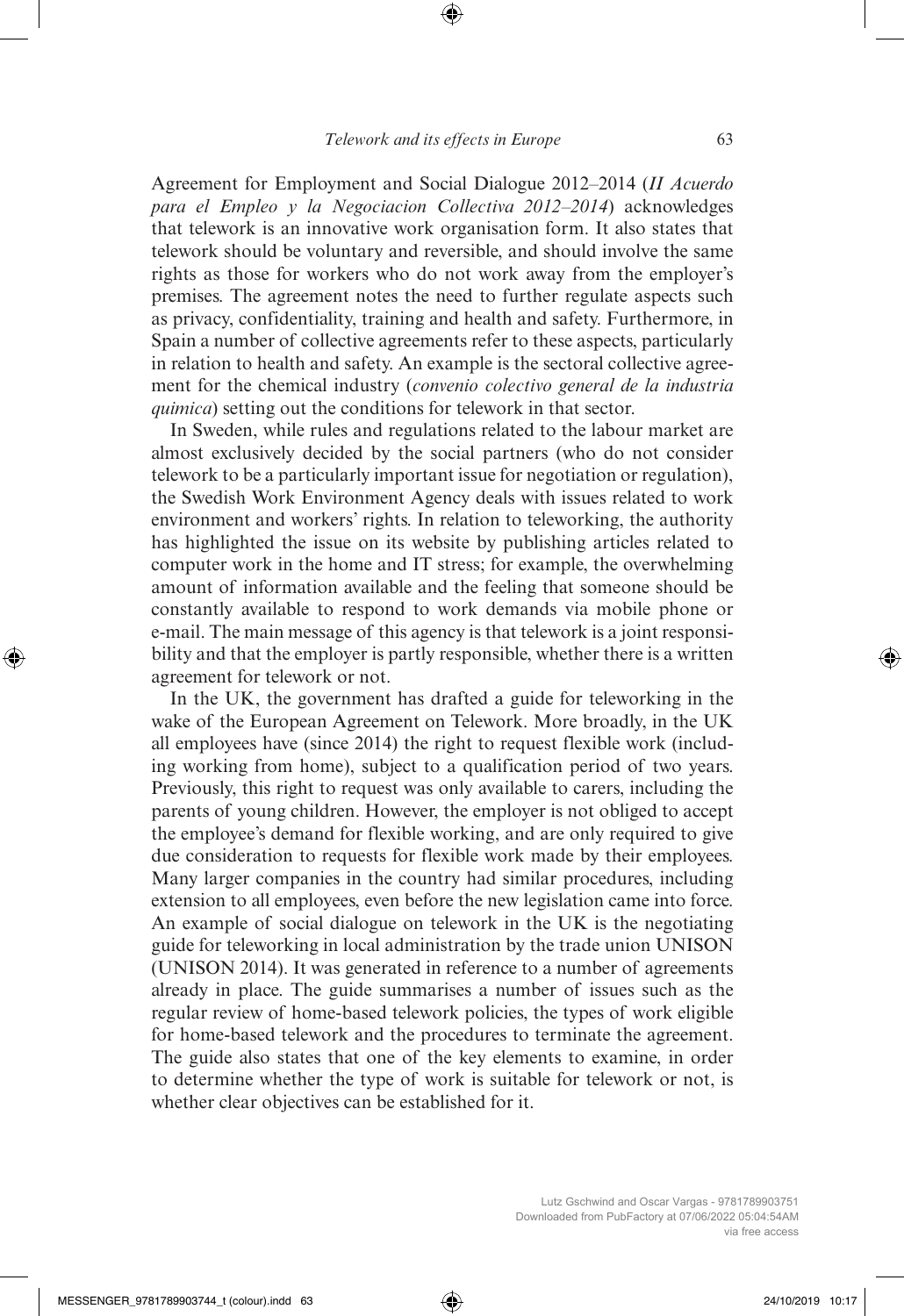In the Netherlands, the Working Conditions Act was revised on 1 July 2012 to broaden the definition of telework and working from home to locally independent work. Performing paid work in the living quarters or another place chosen by the employee away from the employer's premises falls under the Working Conditions Decree (*Arbowet*), including all health and well-being legislation. According to this decree, the employer has a duty of care, which includes when an employee works from home or elsewhere, away from the employer's premises, and they should check whether the employee is working according to the Working Conditions Act. The nature of this check is not specified, but it may include the provision of information, registering working hours, and having discussions about performance and appraisal interviews for the employee. Ultimately, the employer is liable. If an employee refuses to follow an instruction of the employer, then the employer may refuse them the option to telework. Examples of sectoral-level collective agreements include the sectoral agreement for childcare in children's centres and childminding (*AAV CAO 2013 kinderopvang voor kindercentra en gastouderschap*), which establishes an allowance for teleworking, both for teleworking and also for the use of space or a room at home, in cases where the worker works more than 70 per cent from home, and the employer has to provide them with a computer, modem and software. The sectoral social agreement in welfare and social services (*AVV 2015/16 welzijn en maatschappelijke dienstverlening*) is a specific collective agreement that includes an allowance for teleworking.

In Italy, the inter-confederal agreement of June 2004 implemented the European Framework Agreement on Telework in the private sector. In addition to the general principles already mentioned (such as the voluntary nature of telework and its reversibility), it refers to the right of workers to get appropriate training in the necessary ICT equipment, in relation to the characteristics of this type of work arrangement. It also establishes that costs of communication, purchase and maintenance of ICT devices are the responsibility of the employer, who is also responsible for the health and safety of the workers. At national level, the 2011 agreement on work–life balance policies explicitly mentions teleworking as a family-friendly measure that could be considered by companies in terms of promoting flexibility. Moreover, several social partner agreements established at industry level in Italy contain clauses governing telework, such as telecommunications, chemistry, commerce, electricity, services and distribution, bread-making and food processing for SMEs, ceramics, insurance, social and third sector companies, and the textile and clothing industry. The rationale behind these industry agreements is primarily to promote work–life balance.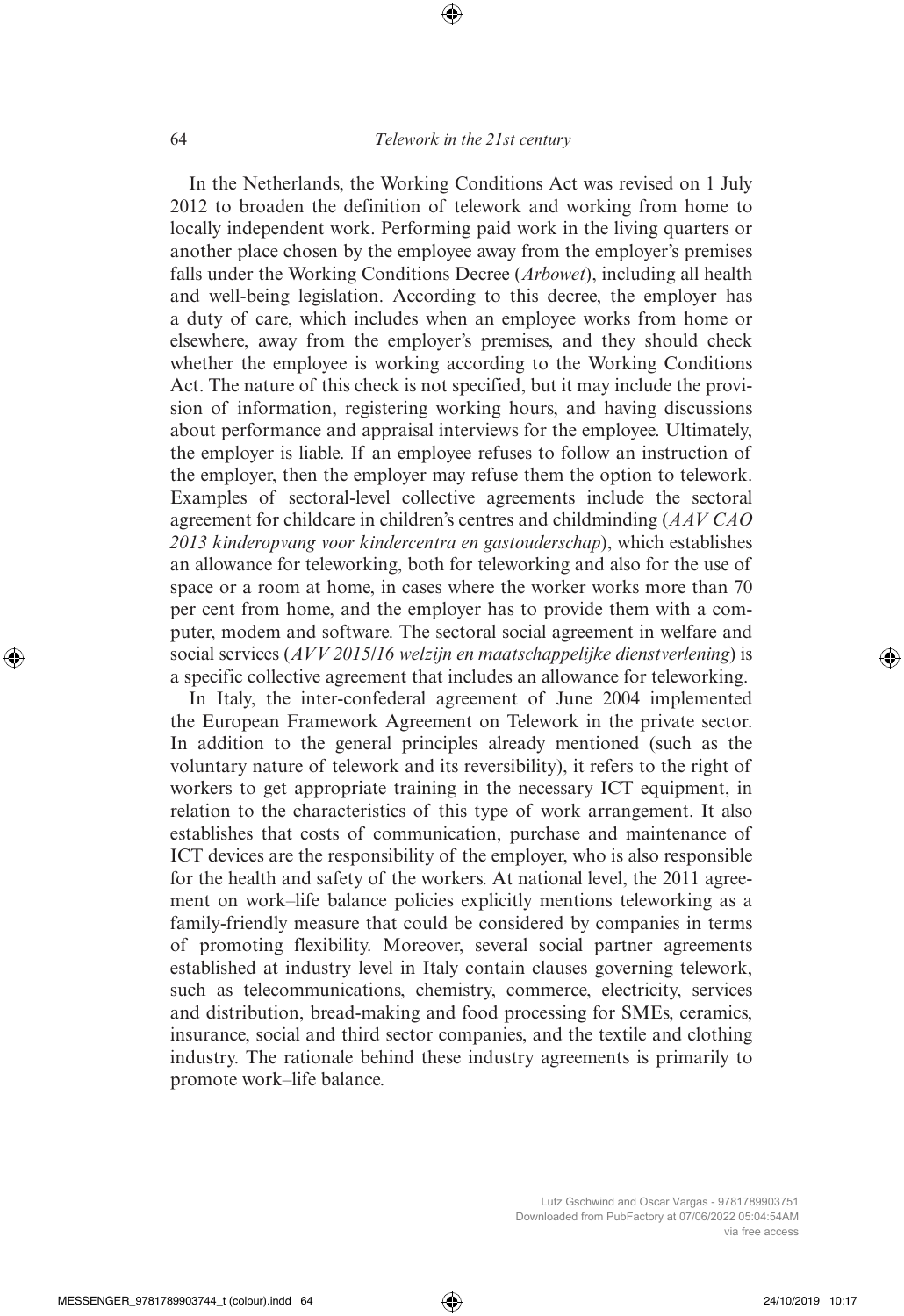#### **The 'right to be disconnected' and related policies**

A new policy approach, known as the 'right to be disconnected', attempts to limit the negative effects of telework by protecting employees' nonworking time to ensure adequate rest periods and to address work–life conflict and well-being issues.

The policy issue of constant availability for work due to the constant connectivity enabled by ICTs is still emerging, for which only a few initiatives at national or sectoral level, in a handful of countries, have been undertaken thus far. The majority of these policy responses have taken place at company or workplace level, most prominently in France and Germany. In the majority of cases, different agreements – both at sectoral or company level – have tried to grant a type of 'right to be disconnected' by limiting the functioning of e-mail servers after normal working hours, as well as during those periods that should be considered rest times for workers (such as weekends and holiday periods).

As regards company-level agreements related to the right to be disconnected, some examples from major automobile companies in Europe have been developed and implemented in recent years; in France by Renault and in Germany by BMW and Daimler. Also, several sectoral-level agreements related to the right to disconnection (*droit à la déconnexion*) have been signed in France. For example, the telework collective agreement in the French telecommunications sector (*Accord relatif au télétravail dans la branche des telecommunications*) of 6 October 2006 specifies that the employment contract must include a provision specifying the time periods during which the teleworker can be contacted. The right to switch off has also been introduced in the oil sector agreement, in which the minimum of 11 hours of daily rest between working days are protected.

However, the most important initiative regarding the right to disconnect has been addressed by a legislative initiative. France introduced a specific article on the right to be disconnected (*le droit à la déconnexion*) in the most recent revision of the French labour code, in 2016.3 The new legislation in France, to implemented from 2017, includes an obligation for employers and employees in every company with 50 employees or more to negotiate 'the use of ICTs', with a view to ensuring respect for the rest and holiday periods of workers and their personal and family lives. If no agreement is concluded, then the employer needs to adopt a charter after consultation with worker representatives. It is up to the employer to define the modalities to be developed to guarantee the right to be disconnected. Some possible means of ensuring that such time periods are respected include blocking e-mail access during those times and mutual agreements between employees and their superiors regarding respecting such time periods.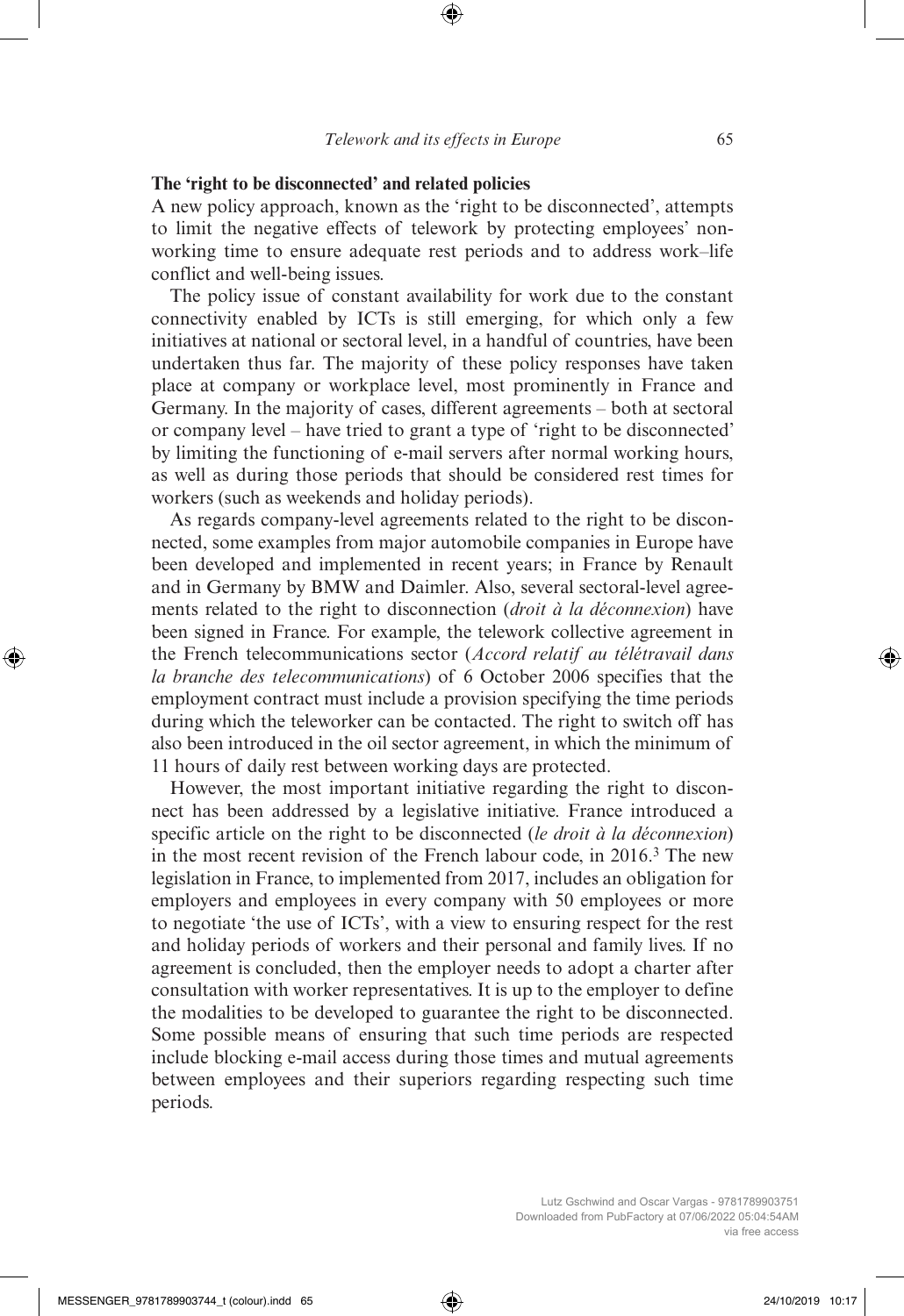#### **6.3 Company-Level Policies**

In addition to recent examples of company initiatives related to the right to disconnect, national studies also include other company policies and practices, most of which relate to home-based telework rather than to other telework arrangements. Depending on the country, these are based on social partner agreements or are unilateral company practices. In the examples that follow, selected from the national studies, it is clear that companies often decide to introduce telework in order to address employee needs for work–life balance, including regarding the location of work and their family responsibilities.

In DRV Braunschweig Hannover, a statutory retirement insurance company in Germany employing 2000 employees (65 per cent women), an establishment-level social partner agreement on work–family reconciliation policies has been in place since the 1990s. In this company, employees have the right to work from home if they have care responsibilities for children (under 18 years) or other family members. The company provides the hardware and software needed for working from home. Rules were introduced to establish when teleworkers needed to be available for working from home, with a view to facilitating cooperation between office-based workers and teleworkers. Working hours are fixed between the employee and their direct superior (between 0600 and 2000), and once a month the teleworker and their supervisor meet to discuss working time and other issues. In addition, employees can participate in stress or time management seminars. This practice has been introduced together with other working-time arrangements that could better enhance the reconciliation of work and private life, such as flexible part-time work, job sharing, sabbaticals and a parent–child room. Around 135 employees participate in the teleworking options, the majority of whom choose designated times for working in the office (to ensure good coordination with colleagues and management) and for working from home. As a result of this initiative, absenteeism was reduced by 20 per cent, and the average number of months spent on parental leave fell from 19 months to 14 months. Staff surveys show that employees appreciate the freedom to adapt their working hours to their private needs, as well as the reduction in commuting time.

In Belgium, KBC Bank provides another example of how telework company practices can have a positive impact on work–life balance. The company introduced a new work organisation plan in 2010, in which three possibilities were offered: working in a more decentralised manner by creating satellite offices in administrative buildings of the bank closer to employees' homes; facilitating telework by providing laptops and mobile phones; and introducing flex desks. The number of home-based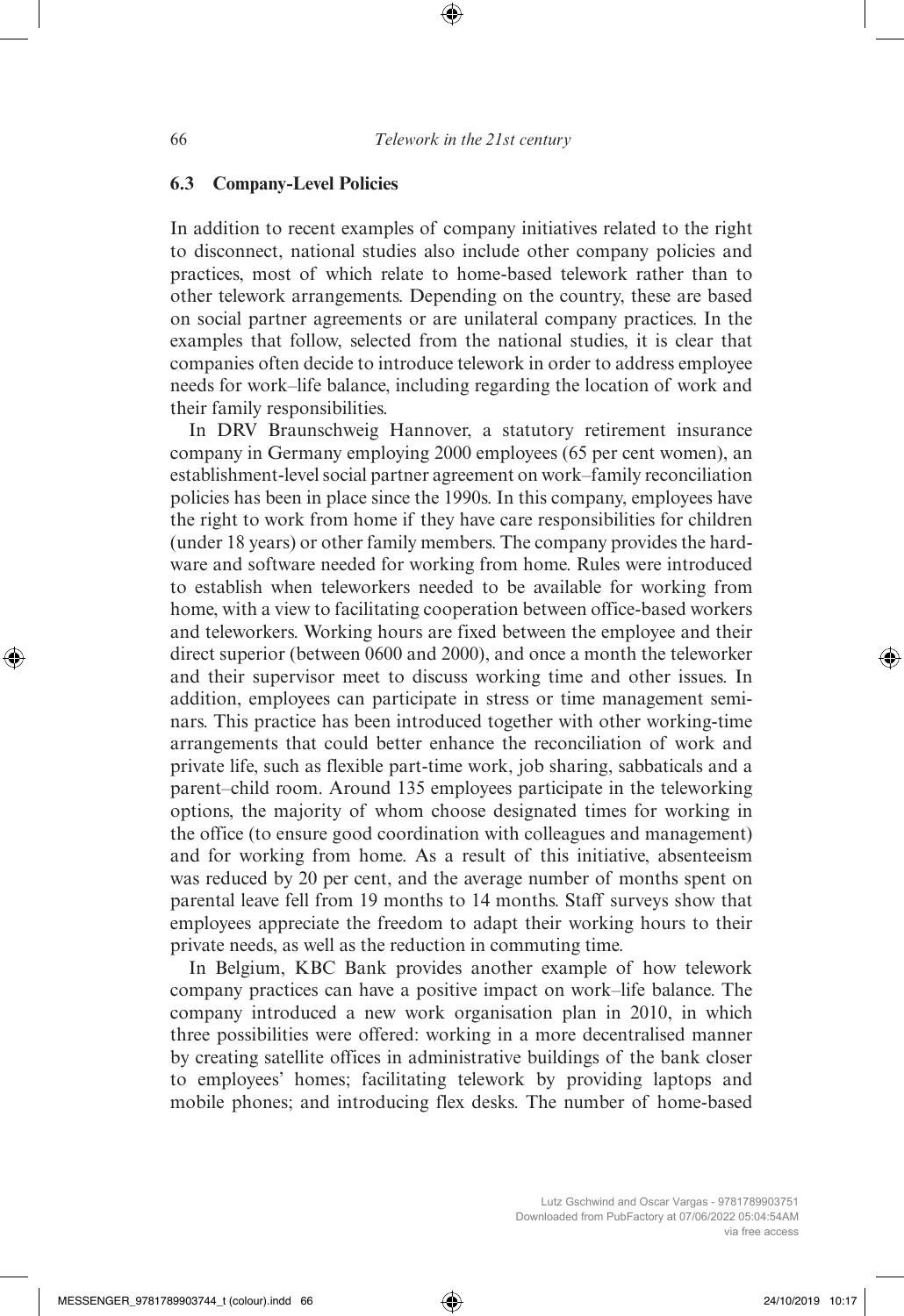teleworkers in the bank is increasing year by year. One of the conditions, however, is to be at the employer's premises for at least three days a week. Telework is not possible for those who work less than 70 per cent of a fulltime job. The results of an employee satisfaction survey show work–life balance has increased for 87 per cent of teleworkers there. In addition, 83 per cent said that they can work with greater concentration, 72 per cent feel less stress at work, 68 per cent are more motivated and 62 per cent can better organise their work.

In France, the same aim of achieving a better work–life balance for workers was behind the choice of the Thales Group, where a group-level agreement on telework was concluded on 26 April 2013 for a two-year trial period. This is detailed in a company-level agreement of 24 April 2015, which provides practical guidelines to help social partners introduce and manage telework at local level. This agreement initially provided for telework one day a week, which was later extended to two days a week. Eligible employees have been in their position for six months and in the group for one year. They must work either full-time or a minimum of 80 per cent full-time hours. In each Thales company, 8 per cent of the workforce telework for two days a week and 10 per cent telework for one day a week. The agreement also contains a provision regarding the right to disconnect outside normal company opening hours or at least during the minimum rest period between two consecutive working days (11 hours), in accordance with minimum legislative standards (see section 6.1 on the Working Time Directive). Similarly, PSA Peugeot Citroën introduced home-based telework in 2011 for a trial period after consultation with the social partners. It was introduced and evaluated as a 'new social contract', whereby employees and employers evaluated it positively as leading to a reduction in stress related to commuting, better work–life balance, a gain in efficiency for employees, and higher motivation and efficiency for employers. Telework is possible for all employees who have been in the company with a permanent contract or have at least one year of seniority in the group. Six criteria need to be fulfilled: sufficient autonomy, mastery of skills, mutual trust, compatible work organisation, a telework-compatible position and a properly equipped work space. Telework is voluntary both for employees and their supervisors. This case reflects that in some companies the right to telework is limited to certain workers according to criteria such as employment status.

In Italy, company examples can be found across a range of different sectors, each with its own motivation and modalities. Most have involved consultation with social partners or have been included in a collective agreement. The University of Palermo introduced the possibility of teleworking for three days a week maximum to increase workers' well-being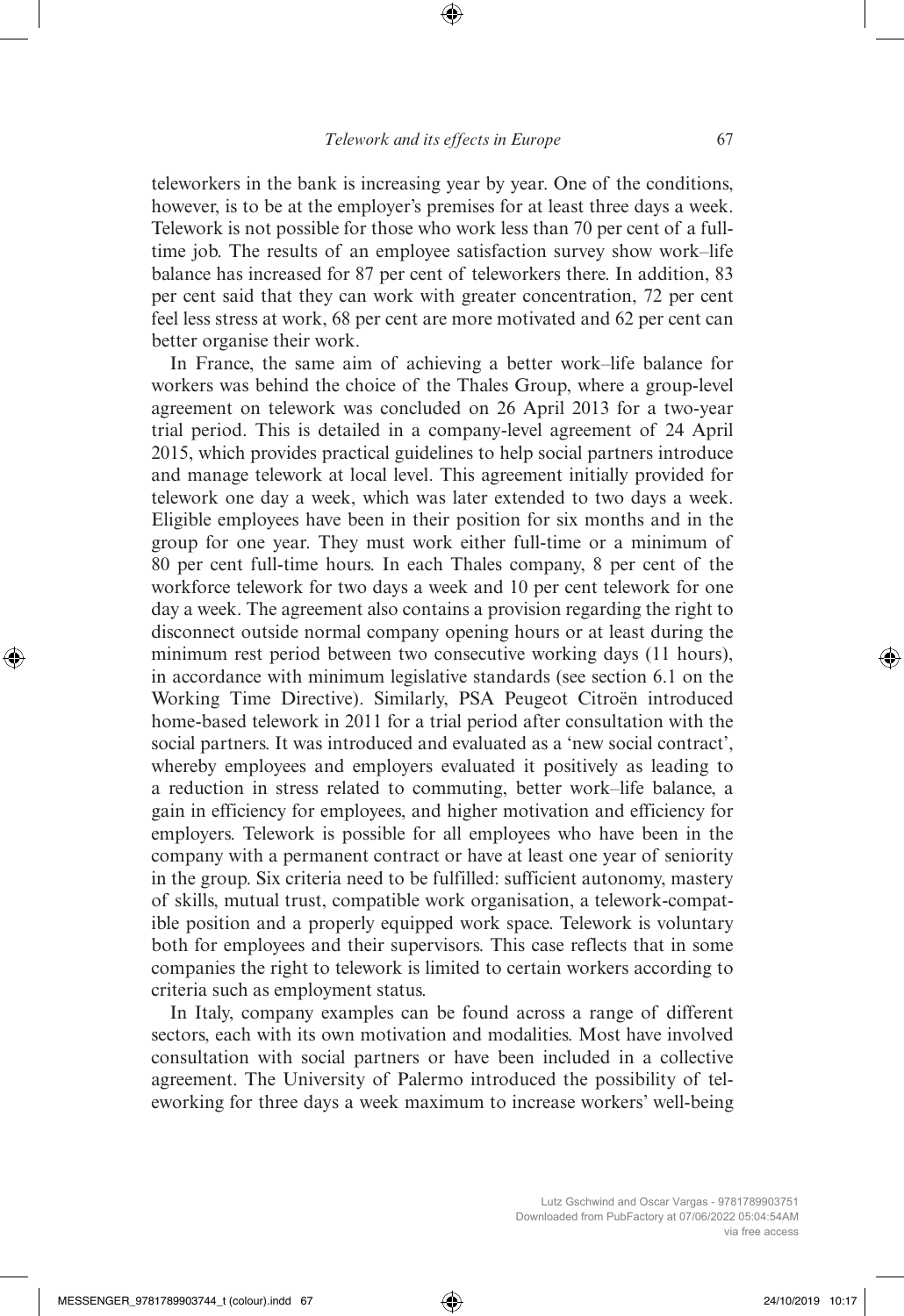and motivation, improve their work–life balance and to adapt to a different work culture (with a focus on goals for workers, rather than physical presence at the company). A company-level collective agreement was concluded in Telecom Italy, whereby workers can work up to a maximum of four days a week from home. Another driver there was improving the company's capacity to cope with difficult economic situations and reducing absenteeism rates and labour costs.

Along similar lines, Indra, a multinational Spanish consulting and technology company, introduced telework in 2002 (first via a pilot) to improve workers' motivation and satisfaction, and to increase performance. It has a dual objective: to facilitate work–life balance and working time flexibility; and to increase competitiveness, while reducing absenteeism and turnover. Telework is voluntary, but needs to be approved by the employee's supervisor. One of the requirements is that the tasks need to be 'teleworkable'; the telework period can be between 25 per cent and 80 per cent of the total working time. The same employment conditions are maintained, and the employer pays for any necessary investments in ICT infrastructure.

More innovative approaches have been developed in Finland and the Netherlands with apparent positive consequences for companies and employees. The Finnish Transport Agency conducted a one-year experiment with telework. They wanted to find out if work efficiency could be improved by giving employees more freedom as to the time and location of their work. Positive consequences included: improved work–life balance for workers, reduced commuting time for workers, greater efficiency regarding work tasks that require a high degree of concentration, and a change in organisational culture, whereby trust and responsibility have become central.

KPN, a telephone company in the Netherlands, has implemented what they call 'a new way of working' or 'a new world of work' (*het nieuwe werken*). This refers to work that is independent of time and place and is largely based on the use of ICTs. The works council in the company was involved throughout the process. The aim is to share with employees the benefits derived from this way of working. It involves greater time and space flexibility for work, more efficient use of resources, and productivity optimisation by stimulating communication and collaboration. This process started with a pilot in 2009 and was later extended, through a series of implementation stages. A corporate programme manager was employed to coordinate the introduction of this new way of working, and guidance was provided by an external consultant, for all employees seeking to reach an optimal way of working and collaborating. All employees received equipment needed to work from home and there was a reduction in office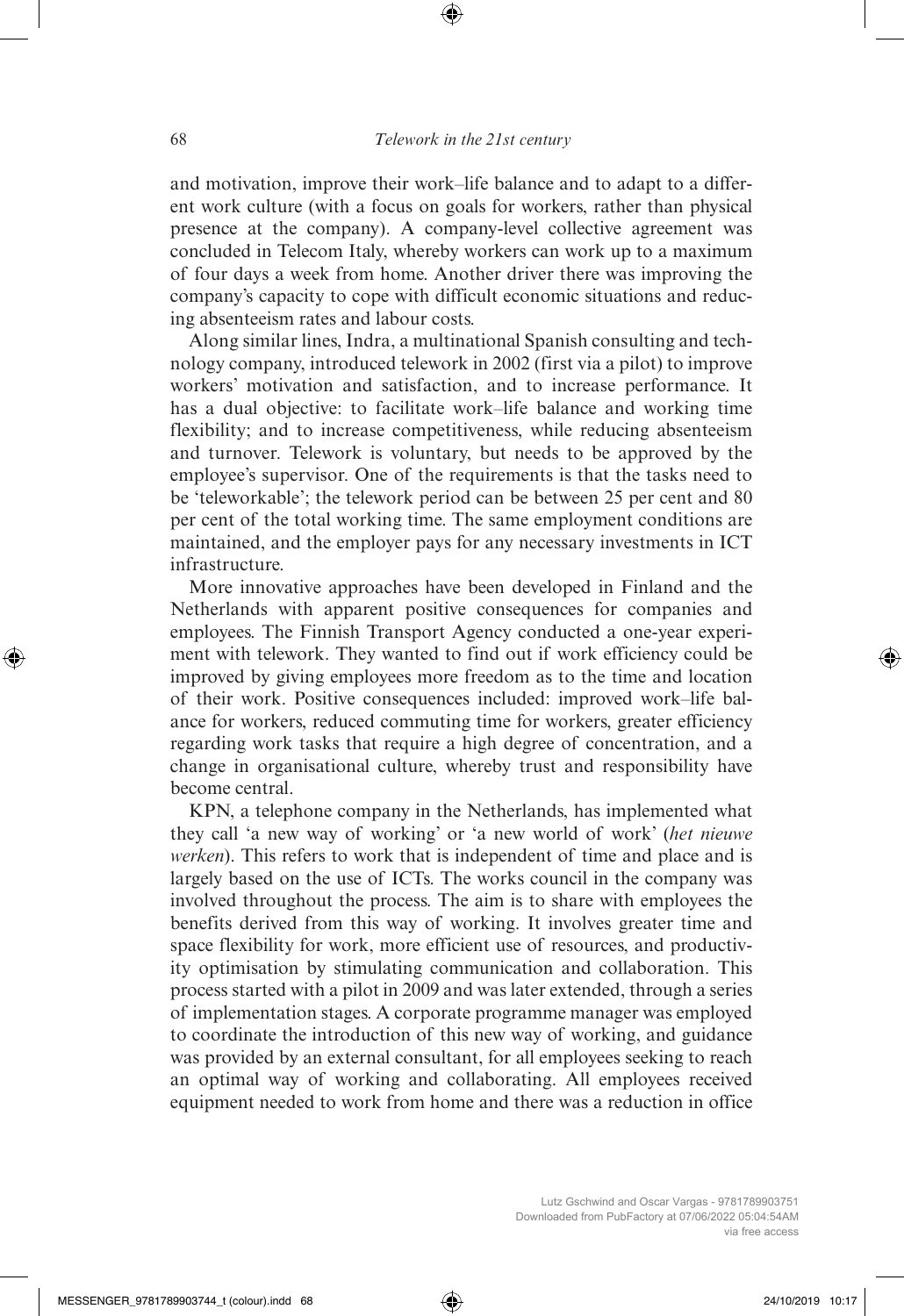space, which has been reorganised into four types: open work spaces; closed work spaces (for work requiring concentration); open work and meeting spaces; and closed meeting spaces. Quantitative and qualitative tests that were carried out before and after the pilot process indicated that the initiative resulted in lower rates of sickness absenteeism, better work satisfaction, reduced commuting times and an increase in working from home. Some unexpected issues arose. For example, the workplace became quite untidy, probably because each individual felt less responsible for keeping the shared spaces clean. Also, employees who did not start work early in the morning could find themselves without a workstation when they arrived at the office.

In Sweden, at the computer giant Hewlett Packard, the senior safety representative, together with the Human Resources (HR) department, put a teleworking policy in place. This policy prescribes that telework should take place for a maximum of three days a week; on the remaining days, employees must work at one of the company's premises. The rationale behind this relates to the social aspect of work and the importance of colleagues seeing each other, not only for improved efficiency but also for employee well-being. It is interesting that this type of partial-teleworking policy seems to be common in many different organisations, both public and private, in a wide range of countries.

The increase in telework across countries analysed in this report, and awareness of the positive and negative effects for both workers and employers, are encouraging policy-makers to include provisions in national laws related to this work arrangement. This process was fostered in the EU by the Framework Agreement on Telework (2002), and it is still evolving in some countries to incorporate new potential benefits and rights, as well as to protect workers from potential negative side effects. Such developments are mainly related to the improvement of work–life balance and, to a lesser extent, occupational health and well-being (for example, mental well-being). Initiatives are being considered and/or developed to monitor the amount of time a worker is available for work and is actually working, with a view to safeguarding their rest periods. In this regard, Finland's sustainable work and well-being approach is interesting. In most countries, legislation tries to ensure equal rights in relation to working and employment conditions between teleworkers and workers at the employer's premises. Issues such as labour market participation, business continuity and organisational performance seem to be more relevant outside Europe, for example in Japan and the US (Eurofound and ILO 2017).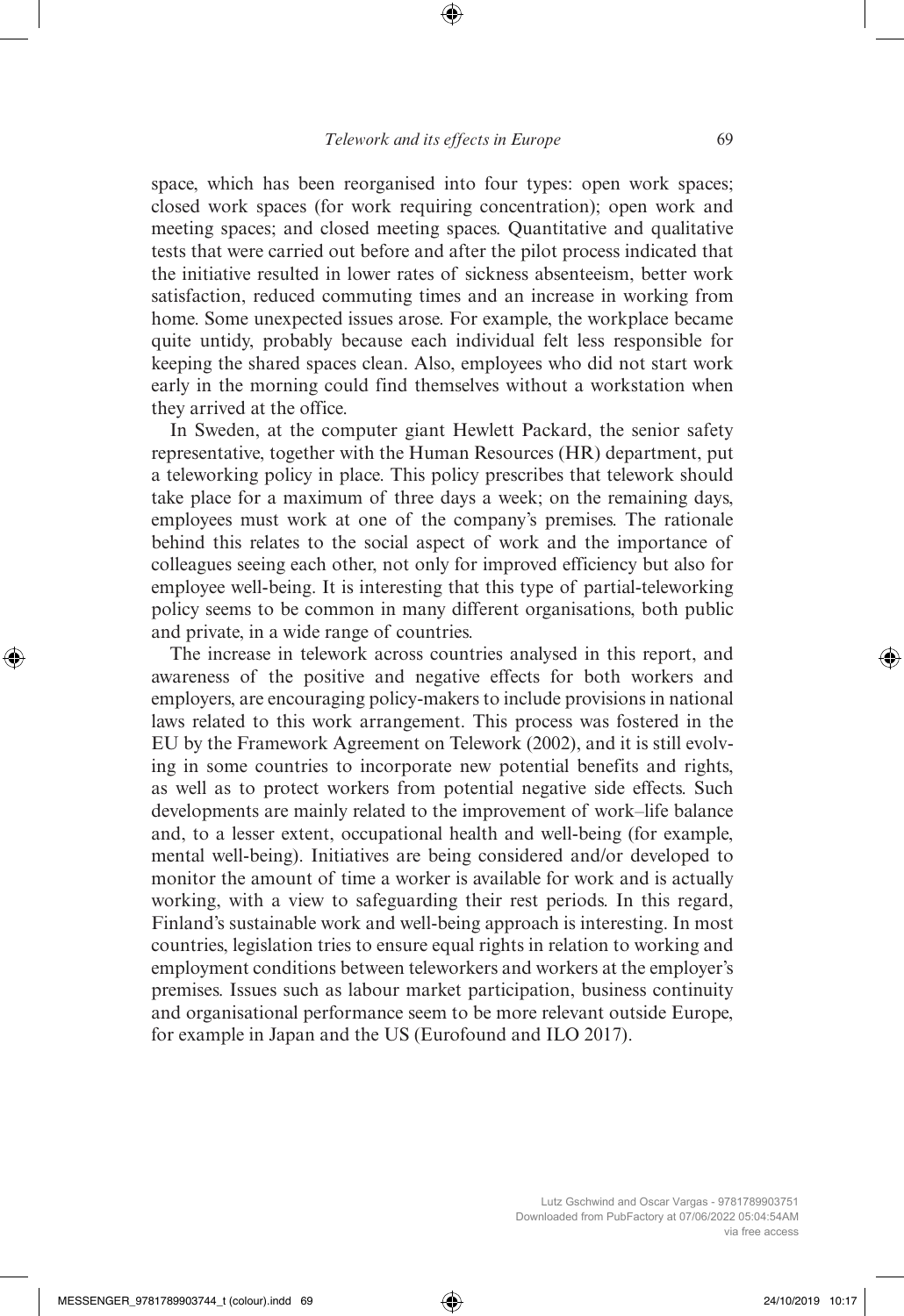# 7. CONCLUSIONS AND OUTLOOK FOR THE FUTURE

The review of studies on the driving forces, incidence, effects and policy responses in relation to telework indicates that mobile ICTs have had, and will continue to have, a profound impact on work in Europe. Virtually all countries on the continent have experienced a transition both from manufacturing to service jobs and from single-earner to dual-earner households in some form. These developments are fuelled by technological advancements and, not least, the possibility of working away from the employer's premises with help of mobile ICTs. Several particularities in relation to this development could be uncovered for the case of Europe. Comparative analyses show that telework is spreading with varying speeds across countries, sectors and occupations. These variations are primarily connected to the pace of technological development, but also to each country's specific economic structure, working culture, and the nexus between workplace flexibility and social security. Owing to a lack of systematic comparative research on the topic, it is difficult to estimate whether and to what degree these conditions act as catalysts for the effects of telework. However, the results of the reviewed studies indicate that they are likely to do so in an ambiguous way, including both advantages and drawbacks in relation to working time, work–life balance, well-being, health and performance.

Another unique feature of the European case is the multi-level structure of telework governance. The 2002 Framework Agreement on Telework by the Social Partners of the European Union preceded policy-making and social dialogue about telework in many European countries. It is ambitious in its demands for standards on occupational health, safety, working hours and equal treatment of home-based and mobile employees. Its definition is also broad enough to incorporate many of the telework arrangements currently used in the world of work in Europe, and it has fuelled a considerable amount of social dialogue on this subject. However, following the literal wording of the agreement omits some teleworkers (for example, only regular telework is included in the agreement). Moreover, since the agreement covers only employees and some workers do telework in their free time (sometimes such work is not paid, and therefore this work would not formally qualify as telework as defined in the framework agreement), this might pose some new challenges for the implementation of the agreement. This is rather important for the emerging debate about the so-called 'right to disconnect' (and the actual effects of such regulations on working time have yet to be determined). National reports for France and Germany indicate early developments in relation to collective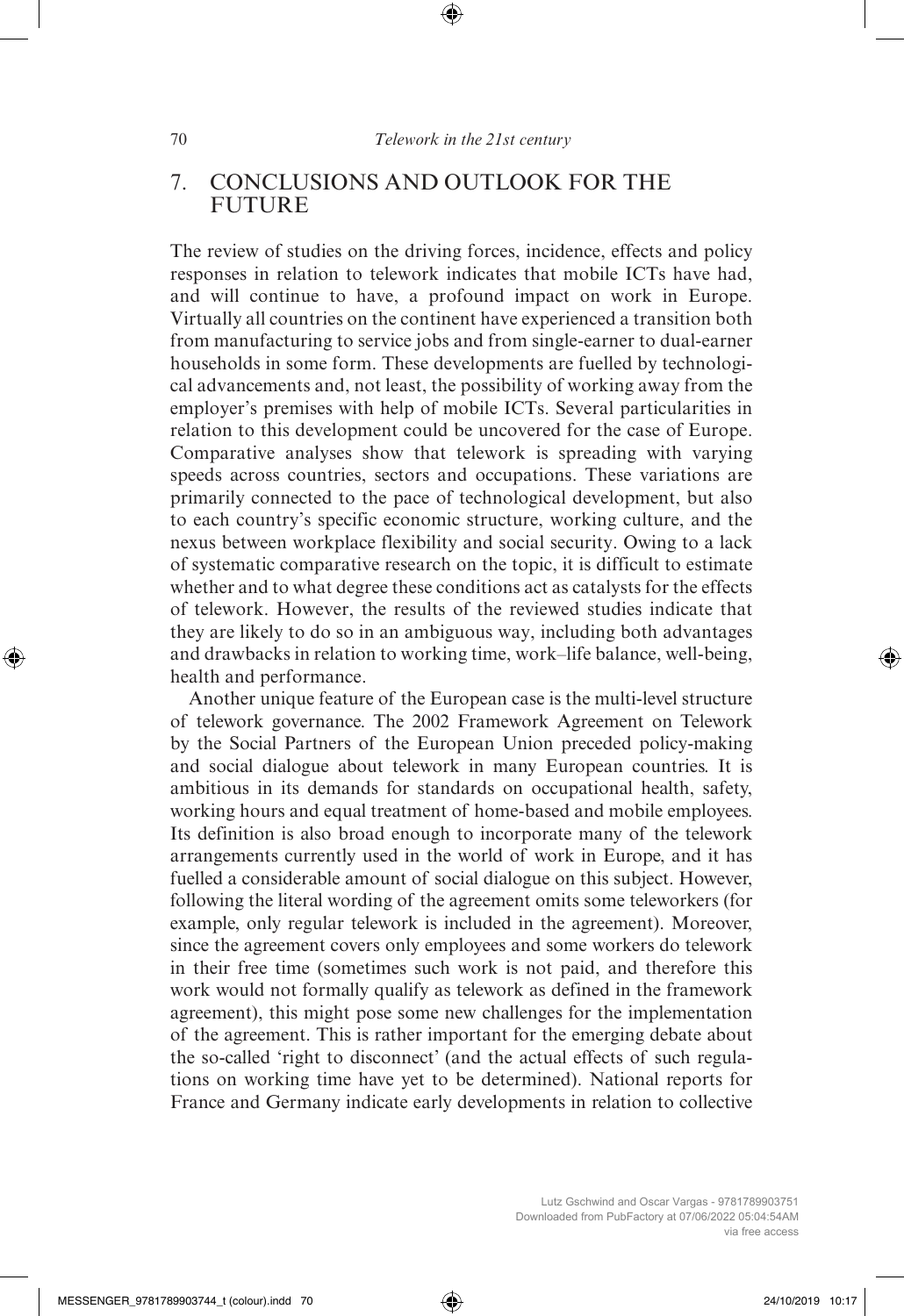agreements and legislation that aim to protect employees from continuous reachability via mobile ICTs and its implication for individual health and privacy. These developments may give precedent to a new interpretation of the Framework Agreement on Telework that covers work anywhere at any time in a more holistic sense. In relation to these aspects, Europe has the potential to take a pioneering role in the ongoing debate about telework.

## **NOTES**

- 1. Electricity, gas, steam and air-conditioning supply also shows a high share of employees using ICTs at least half a day away from the employer's premise (42 per cent) – which however might not be classified as mobile teleworkers per se – the workplace of employees in this sector is mostly at the clients' premises. The work performed away from employer's premises is thus contingent on the industry itself and may not necessarily be a work arrangement enabled by the use of ICTs.
- 2. Framework agreements signed by EU-level social partners have to be implemented by their affiliates at national level. Therefore, the obligation for their implementation is on the social partners and not on the national governments. A different aspect is that the provisions of the agreement have been included in the national legislation in some European countries.
- 3. Article L2242-8, modified by Law no. 2016-1088 of 8 August 2016, article 55 (V).

# **REFERENCES**

- André, M. (2013), 'Svenska chefer gillar distansarbete' ('Swedish bosses like working from a distance'), accessed 21 December 2018 at www.chef.se.
- Annesley, C. (2007), 'Lisbon and social Europe: towards a European "adult worker model" welfare system', *Journal of European Social Policy*, **17** (3), 195–205.
- Anttila, T., Nätti, J., Ojala, S. and Tammelin, M. (2009), *Ansiotyö kotona: Yleisyys, minaispiirteet, seuraukset ja hallinta palkansaajilla* (*Gainful Employment at Home: Prevalence, Characteristics, Consequences and Management of Wage and Salary Earners*), Tampere: Finnish Work Environment Fund.
- Autor, D.H. (2015), 'Why are there still so many jobs? The history and future of workplace automation', *Journal of Economic Perspectives*, **29** (3), 3–30, doi:10.1257/jep.29.3.3.
- Bailey, D.E. and Kurland, N.B. (2002), 'A review of telework research: findings, new directions, and lessons for the study of modern work', *Journal of Organizational Behavior*, **23** (4), 383–400, doi:10.1002/job.144.
- Baruch, Y. (2000), 'Teleworking: benefits and pitfalls as perceived by professionals and managers', *New Technology, Work and Employment*, **15** (1), 34–49.
- Beauregard, A., Basile, K. and Canonico, E. (2013), *Home Is Where Work Is: A New Study of Homeworking in Acas – and Beyond*, London: ACAS.
- Boni, M. and Vultaggio, A. (2013), 'La via italiana al welfare aziendale: scenari attuali e prospettive future', *Sociologia e Politiche Sociali*, (2), 1591–2027.
- Brenke, K. (2014), 'Heimarbiet: Immer weniger Menschen in Deutschlang gehen ihrem Beruf von zu Hause aus nach' ('Homeworking: fewer and fewer people in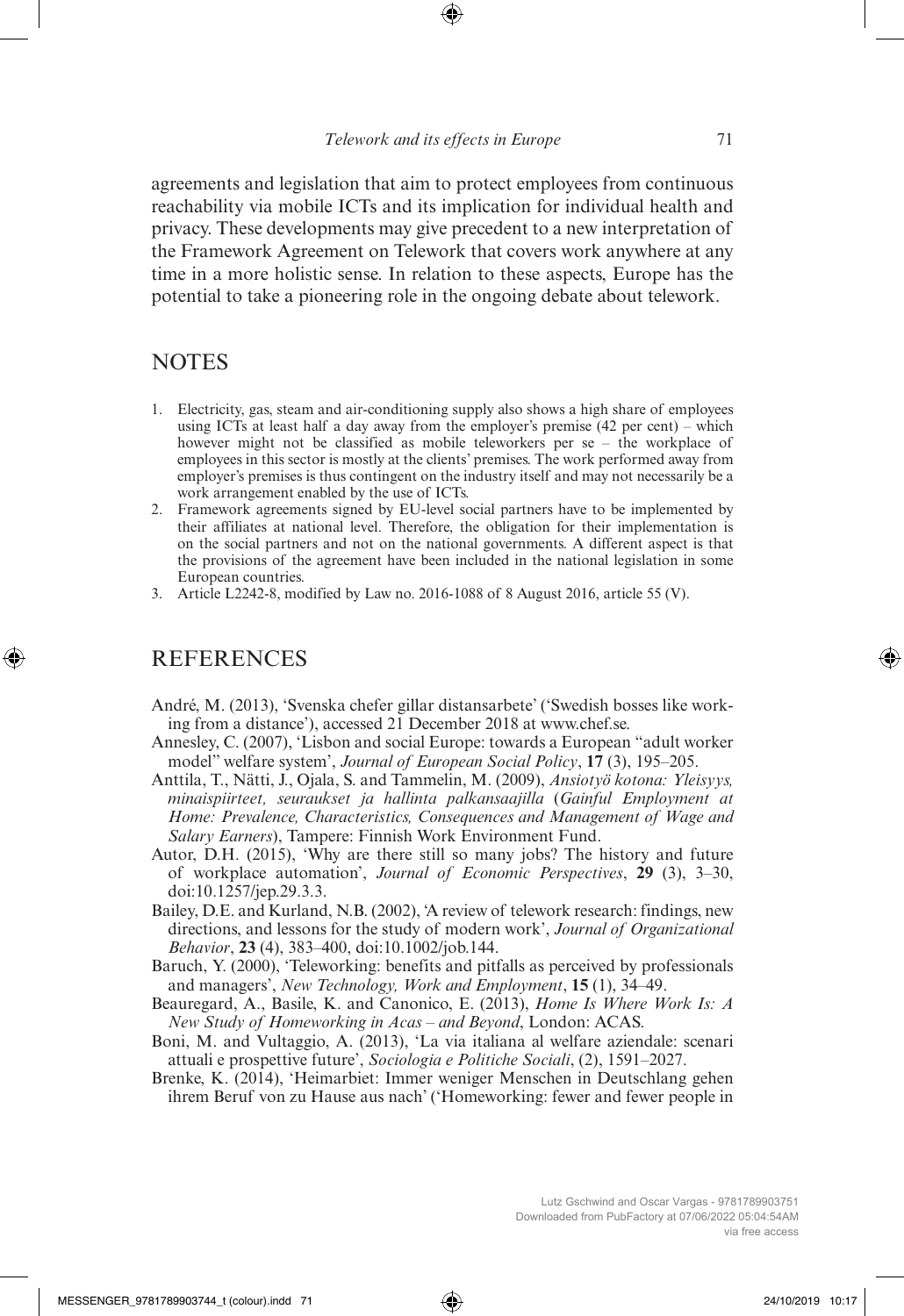Germany are following their profession from home'), DIW Weekly Report No. 8/2014, Deutsches Institut für Wirtschaftsforschung, Berlin.

- Brynjolfsson, E. and McAfee, A. (2014), *The Second Machine Age: Work, Progress, and Prosperity in a Time of Brilliant Technologies*, New York: W.W. Norton.
- Bundesministeriums für Familie, Senioren, Frauen und Jugend (BMFSFJ) (2013), *Unternehmensmonitor Familienfreundlichkeit 2013* (*Company Monitor Family-Friendly Policies 2013*), Berlin: Ministry of Family Affairs, Senior Citizens, Women and Youth.
- Chiaro, G., Prati, G. and Zocca, M. (2015), 'Smart working: dal lavoro flessibile al lavoro agile', *Sociologia Del Lavoro*, (138), 69–87.
- Chung, H., Kerkhofs, M., Ester, P. and Chung, H. (2007), *Working Time Flexibility in European Companies*, Luxembourg: Office for Official Publications of the European Union.
- Direction de l'Animation de la recherche, des Études et des Statistiques (DARES) (2004), 'Le télétravail en France' ('Telework in France'), research report no. 51.3, accessed 4 January 2019 at https://travail-emploi.gouv.fr/IMG/pdf/publica tion pips 200412 n-51-3 teletravail-en-france.pdf.
- Eurofound and the International Labour Organization (ILO) (2017), *Working Anytime, Anywhere: The Effects on the World of Work*, Luxembourg: Publications Office of the European Union and Geneva: ILO.
- European Foundation for Improvement of Living and Working Conditions (Eurofound) (2015), *Sixth European Working Conditions Survey*, Luxembourg: Publications Office of the European Union.
- European Framework Agreement on Telework (2002), European Trade Union Confederation, Union of Industrial and Employers' Confederations of Europe, European Association of Craft, Small and Medium-Sized Enterprises, and European Centre of Employers and Enterprises (ETUC-UNICE-UEAPME-CEEP), 16 July.
- Eurostat (2015), *Labour Force Survey, ad-hoc module 2011*, accessed 21 December 2018 at https://ec.europa.eu/eurostat.
- Gallouj, F., Weber, K.M., Stare, M. and Rubalcaba, L. (2015), 'The futures of the service economy in Europe: a foresight analysis', *Technological Forecasting and Social Change*, **94** (May), 80–96.
- Genin, É. (2016), 'Proposal for a theoretical framework for the analysis of time porosity', *International Journal of Comparative Labour Law and Industrial Relations*, **32** (3), 280–300.
- Glorieux, I. and Minnen, J. (2008), 'Thuiswerk in Vlaanderen' ('Homework in Flanders'), in E. Martinez, E. Krzeslo and J. De Shampheleire (eds), *Telewerk: Inzet, regels en praktijk* (*Telecommuting: Commitment, Rules and Practice*), Brussels: FOD WASO.
- Goudswaard, A., Dhondt, S., Vergeer, R. and Oeij, P. (2013), *Organisation of Working Time: Implications for Productivity and Working Conditions*, Dublin: European Foundation for the Improvement of Living and Working Conditions.
- Grant, C.A., Wallace, L.M. and Spurgeon, P.C. (2013), 'An exploration of the psychological factors affecting remote e-worker's job effectiveness, wellbeing and work–life balance', *Employee Relations*, **35** (5), 527–46, doi:10.1108/ ER-08-2012-0059.
- Greenworking (2012), 'Le télétravail dans les grandes entreprises françaises Comment la distance transforme nos modes de travail' ('Telework in major companies in France – how distance is transforming our ways of work'), synthesis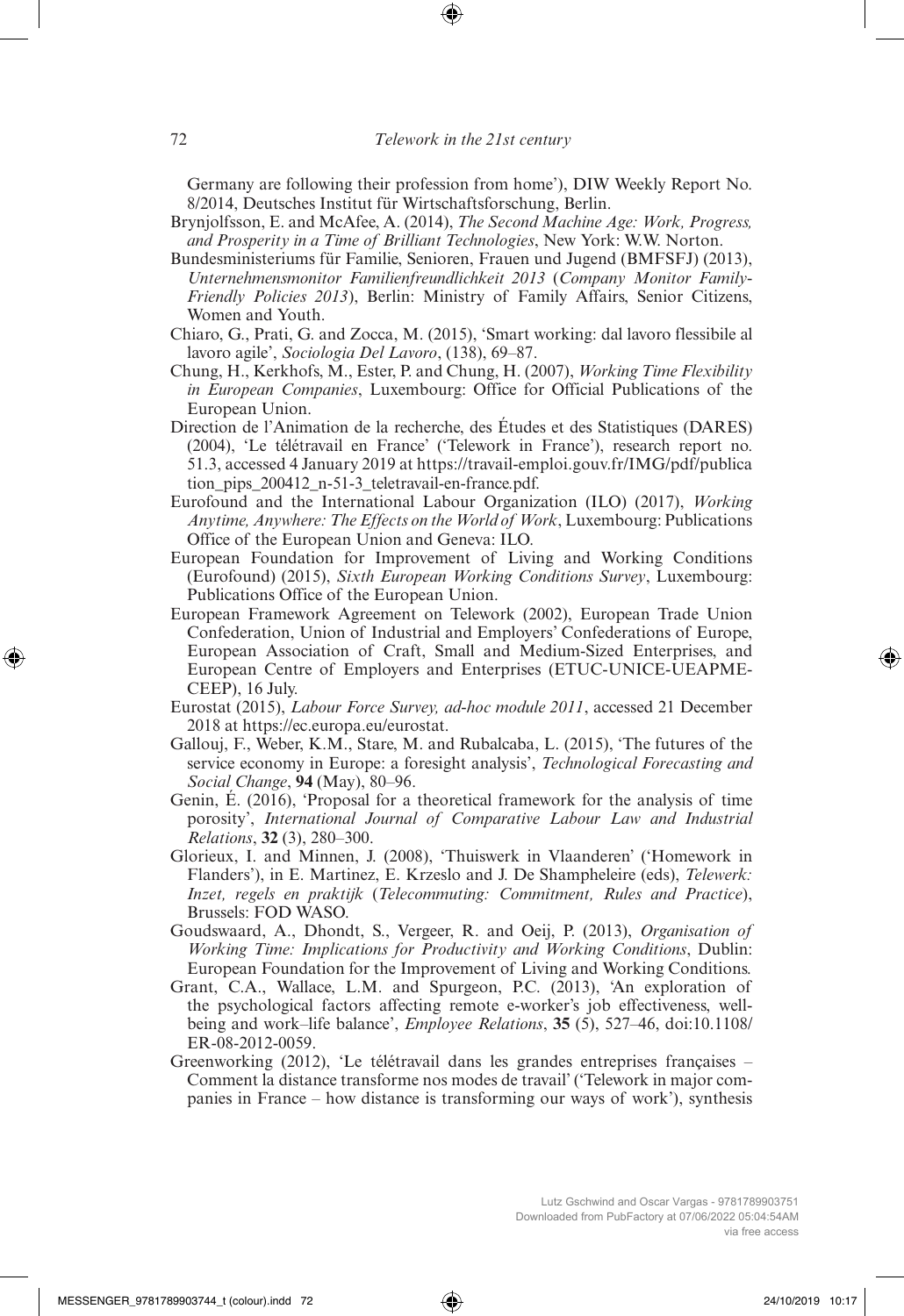for the Minister for Industry, Energy and the Digital Economy, Greenworking SAS, Paris.

- Hammermann, A. and Stettes, O. (2015), *Bewältigung von Stress in einer vernetzten Arbeitswelt – Befunde aus der BIBB/BAuA-Erwerbstätigenbefragung* (*Coping with Stress in a Networked Work Environment – Findings from the BIBB/BAuA Employment Survey*), IW-Trends No. 2/2015, Cologne: Institut der deutschen Wirtschaft, pp.113–35.
- Harris, L. (2003), 'Home-based teleworking and the employment relationship: managerial challenges and dilemmas', *Personnel Review*, **32** (4), 422–37.
- Holtgrewe, U. (2014), 'New new technologies: the future and the present of work in information and communication technology', *New Technology, Work and Employment*, **29** (1), 9–24.
- Hooftman, W., Mars, G.M.J., Janssen, B., de Vroome, E.M.M. and van den Bossche, S. (2015), *Nationale Enquête Arbeidsomstandigheden 2014 – Methodologie en globale resultaten* (*National Working Conditions Survey – Methodology and Results*), Leiden: TNO.
- Instituto Nacional de Salud e Higiene en el Trabajo (INSHT) (2011), *Encuesta Nacional de Condiciones de Trabajo 2011* (*National Working Conditions Survey*), Madrid: Instituto Nacional de Salud e Higiene en el Trabajo.
- International Data Corporation (IDC) (2013), *El trabajo Flexible en España ¿Es España realmente Flexible?* (*Flexible Work in Spain: Is Spain Really Flexible?*), Madrid: IDC.
- Kandolin, I. and Tuomivaara, S. (2012), 'Työ, terveys ja työssä jatkamisajatukset' ('Work, creating flexibility at work'), in M. Perkiö-Mäkelä and T.M. Kauppinen (eds), *Työ, terveys ja työssä jatkamisajatukset*, vol. 41, Helsinki: Institute of Occupational Health, Work and Human Research, pp. 27–41.
- Kelliher, C. and Anderson, D. (2010), 'Doing more with less? Flexible working practices and the intensification of work', *Human Relations*, **63** (1), 83–106.
- Kelly, E.L., Kossek, E.E., Hammer, L B., Durham, M., Bray, J., Chermack, K., et al. (2008), 'Getting there from here: research on the effects of work–family initiatives on work–family conflict and business outcomes', *Academy of Management Annals*, **2** (August), 305–49.
- Központi Statisztikai Hivatal (KSH) (2015), Tájékoztatási adatbázis (Information database), accessed 19 December 2018 at http://statinfo.ksh.hu/Statinfo.
- Lasfargue, Y. and Fauconnier, S. (2015), *Enquête 2015 sur les impacts du télétravail* (*2015 Survey on the Impacts of Telework*), Paris: OBERGO.
- Lyly-Yrjänäinen, M. (2015), *Työolobarometri: Syksy 2014 Ennakkotietoja* (*Työolobarometri: Autumn 2014 Preliminary Information*). Helsinki: Ministry of Employment and the Economy.
- Magyar Távmunka Szövetség (2016), 'Távmunka: itt a családbarát és hatékony munkavégzés ideje!' ('Teleworking: it's time for family-friendly and efficient work!'), study report, Budapest, accessed 19 December 2018 at http://tavmunka. org.
- Manager Italia (2011), Italia e lavoro, così non va! Ultimi in Europa per occupazione e telavoro (Italy and work, that's not the way! Last in Europe for employment and telework), study report, Milan, accessed 19 December 2018 at www. psicopolis.com.
- Messenger, J.C. and Gschwind, L. (2016), 'Three generations of telework: new ICTs and the (r)evolution from home office to virtual office', *New Technology, Work and Employment*, **31** (3), 195–208.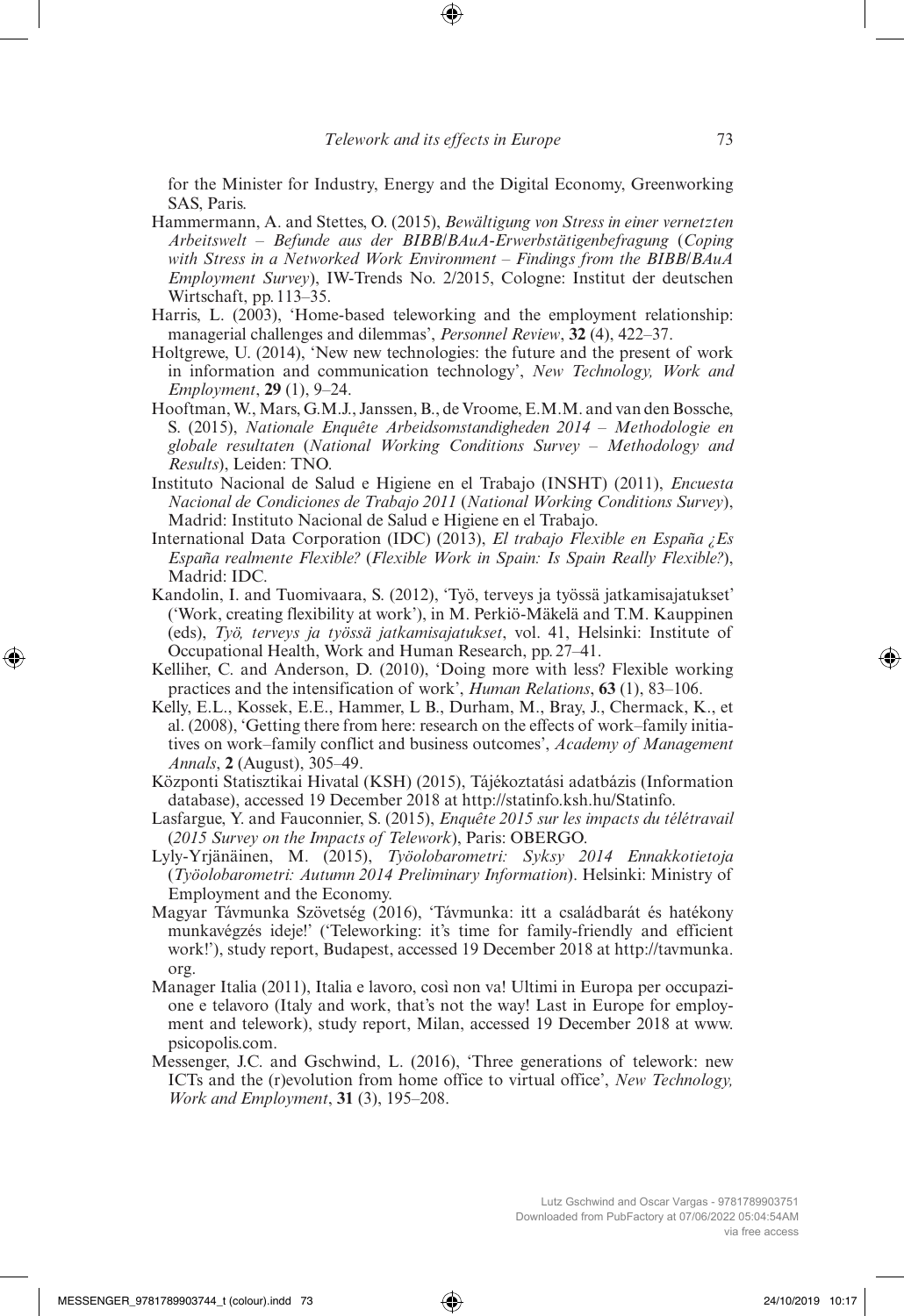- Miyar Cruz, D. and Rimbau Gilabert, E. (2012), 'Nuevas tecnologías, trabajo y aternidad: Las nuevas formas de flexibilidad laboral y sus efectos sobre la implicación de los hombres en el cuidado de los hijos' ('New technologies, work and paternity: new forms of labour flexibility and their effects on the involvement of men in childcare', IN3 Working Paper No. DWP12-001, Universitat Oberta de Catalunya, Barcelona.
- Muffels, R. and Luijkx, R. (2008), 'Labour market mobility and employment security of male employees in Europe: "trade-off" or "flexicurity"?', *Work, Employment and Society*, **22** (2), 221–42.
- Observatorio Estatal de Condiciones de Trabajo (OECT) (2015), 'Encuesta Nacional de Condiciones de Trabajo 2011' ('National Working Conditions Survey 2011'), accessed 6 June 2019 at www.insst.es.
- Office for National Statistics (ONS) (2015), *Labour Force Survey 2014*, Office for National Statistics, Newport, accessed 4 January 2019 at https://www.ons.gov.  $\frac{1}{k}$
- Ojala, S. (2011), 'Supplemental work at home among Finnish wage earners: involuntary overtime or taking the advantage of flexibility?', *Nordic Journal of Working Life Studies*, **1** (2), 77–97.
- Ojala, S. and Pyöriä, P. (2013), 'Kotona työskentelyn yleisyys ja seuraukset: Suomi eurooppalaisessa vertailussa' ('Working at home, the prevalence and consequences: a European comparison Finland'), *Työpoliittinen Aikakauskirja*, **56** (1), 52–64.
- Ojala, S., Nätti, J. and Anttila, T. (2014), 'Informal overtime at home instead of telework: increase in negative work–family interface', *International Journal of Sociology and Social Policy*, **34** (1–2), 69–87.
- Otaegi, A. (2015), 'Análisis de los planes de igualidad de empresas del sector industrial' ('Analysis of equality plans in enterprises of the industrial sector'), Newsletter No. 113, 1st of May Foundation, Madrid.
- Pekkola, J. and Uskelin, L. (2007), *Etätyöopas työnantajille* (*Telecommuting Guide for Employers*), Helsinki: Ministry of Labo.
- Perkiö-Mäkelä, M. and Hirvonen, M. (2013), *Työ ja terveys haastattelututkimus 2012 Taulukkoraportti* (*The National Finnish Work and Health Survey 2012*), Helsinki: Finnish Institute of Occupational Health.
- Peters, P., den Dulk, L. and van der Lippe, T. (2009), 'The effects of time-spatial flexibility and new working conditions on employees' work–life balance: the Dutch case', *Community, Work & Family*, **12** (3), 279–97.
- Pfisterer, S., Streim, A. and Hampe, K. (2013), *Arbeiten 3.0 Arbeiten in der digitalen Welt (Work 3.0 – Work in the Digital World)*, Berlin: Bundesverband Informationswirtschaft, Telekommunikation und neue Medien e.V. (BITKOM).
- Popma, J. (2013), 'The Janus face of the "new ways of work": rise, risks and regulation of nomadic work', working paper, European Trade Union Institute, Brussels.
- Randstad (2012), 'Las tecnologías destruyen las fronteras entre vida privada y laboral' ('Technologies destroy the boundaries between private and work life'), press release, accessed at www.randstad.es.
- Ruiz, Y. and Walling, A. (2005), 'Home-based working using communication technologies', *Labour Market Trends*, **113** (10), 417–26.
- Statistics Sweden (2014a), *ICT Usage in Enterprises 2014*: Stockholm: Statistics Sweden.
- Statistics Sweden (2014b), *The Work Environment Survey*, Stockholm: Statistics Sweden, accessed 21 December 2018 at https://www.scb.se/en/.